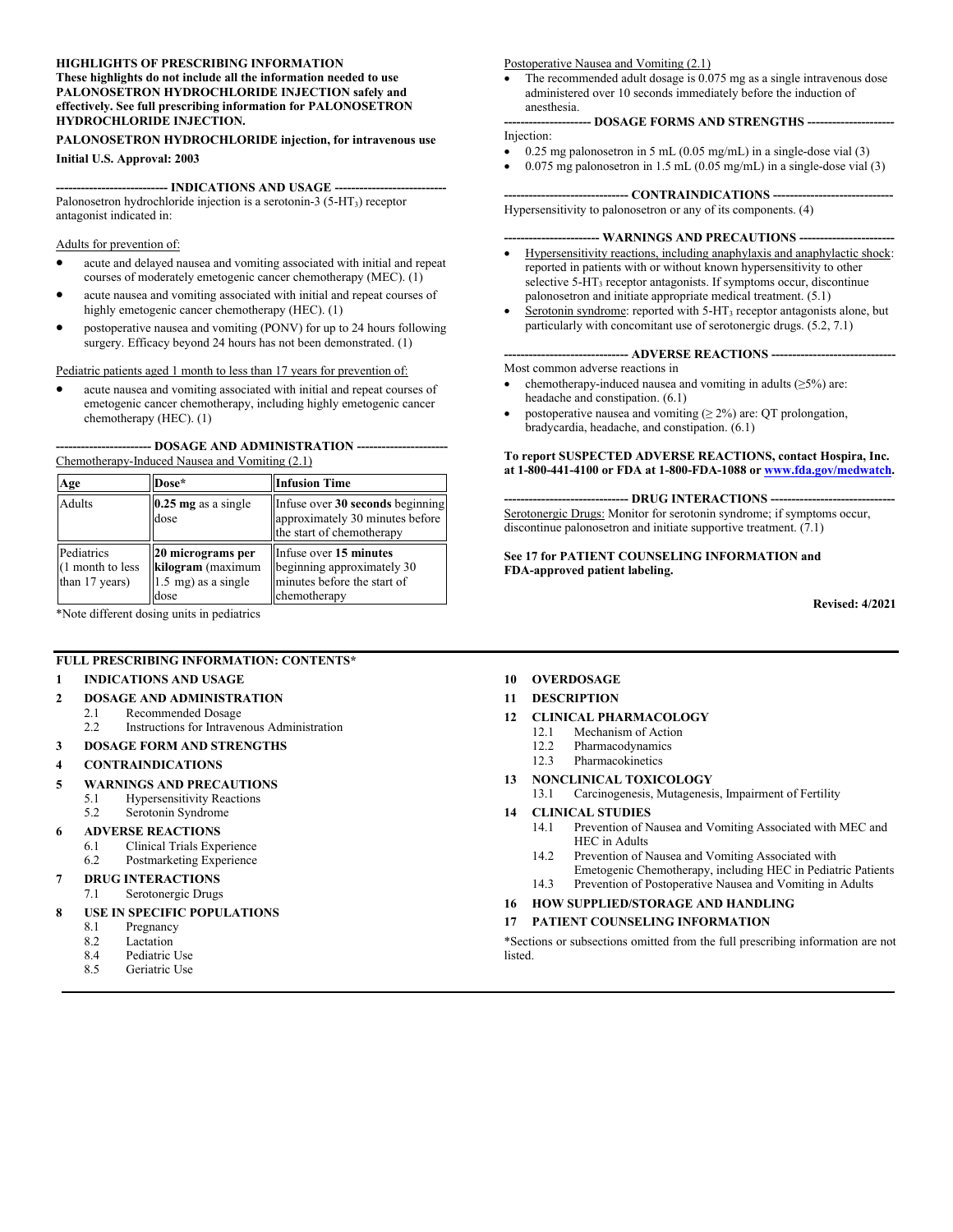# **FULL PRESCRIBING INFORMATION**

# **1 INDICATIONS AND USAGE**

Palonosetron HCl Injection is indicated in adults for prevention of:

- acute and delayed nausea and vomiting associated with initial and repeat courses of moderately emetogenic cancer chemotherapy (MEC).
- acute nausea and vomiting associated with initial and repeat courses highly emetogenic cancer chemotherapy (HEC).
- postoperative nausea and vomiting (PONV) for up to 24 hours following surgery. Efficacy beyond 24 hours has not been demonstrated.

As with other antiemetics, routine prophylaxis is not recommended in patients in whom there is little expectation that nausea and/or vomiting will occur postoperatively. In patients where nausea and vomiting must be avoided during the postoperative period, Palonosetron HCl Injection is recommended even where the incidence of postoperative nausea and/or vomiting is low.

Palonosetron HCl Injection is indicated in pediatric patients 1 month to less than 17 years of age for prevention of:

 acute nausea and vomiting associated with initial and repeat courses of emetogenic cancer chemotherapy, including highly emetogenic cancer chemotherapy.

# **2 DOSAGE AND ADMINISTRATION**

# **2.1 Recommended Dosage**

Prevention of Chemotherapy-Induced Nausea and Vomiting

The recommended dosage of Palonosetron HCl Injection for prevention of nausea and vomiting associated with HEC and MEC in adults and associated with emetogenic chemotherapy, including HEC in pediatric patients 1 month to less than 17 years of age is shown in Table 1.

### **Table 1: Recommended Dosage of Palonosetron HCl Injection for the Prevention of Nausea and Vomiting Associated with Chemotherapy in Adults and Pediatric Patients 1 Month to Less than 17 Years**

| Age                  | Dose*                    | <b>Infusion Time</b>                           |
|----------------------|--------------------------|------------------------------------------------|
| Adults               | 0.25 mg as a single dose | Infuse over 30 seconds beginning approximately |
|                      |                          | 30 minutes before the start of chemotherapy    |
| Pediatrics (1 month) | 20 micrograms per        | Infuse over 15 minutes beginning approximately |
| to less than 17      | kilogram (max 1.5 mg as  | 30 minutes before the start of chemotherapy    |
| years)               | a single dose)           |                                                |

\*Note different dosing units in pediatrics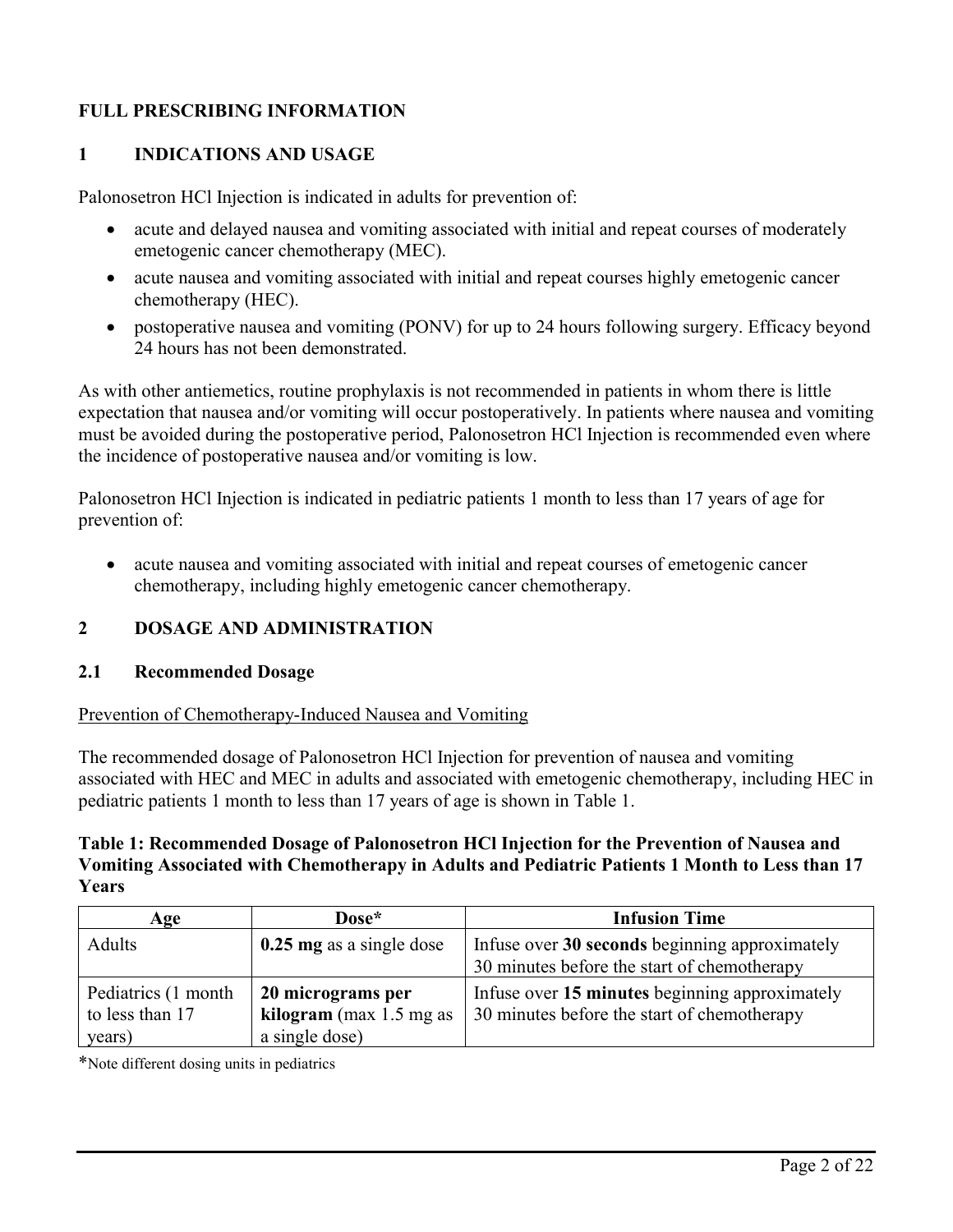# Postoperative Nausea and Vomiting

The recommended dosage of Palonosetron HCl Injection in adults for PONV is 0.075 mg administered as a single intravenous dose over 10 seconds immediately before the induction of anesthesia.

# **2.2 Instructions for Intravenous Administration**

- Palonosetron HCl Injection is supplied ready for intravenous administration at a concentration of 0.05 mg/mL (50 mcg/mL).
- Do not mix Palonosetron HCl Injection with other drugs.
- Flush the infusion line with normal saline before and after administration of Palonosetron HCl Injection.
- Inspect Palonosetron HCl Injection visually for particulate matter and discoloration before administration.
- Discard unused portion.

# **3 DOSAGE FORM AND STRENGTHS**

Palonosetron HCl Injection is sterile, clear, and colorless solution:

- $\bullet$  0.25 mg palonosetron in 5 mL (0.05 mg/mL) in a single-dose vial
- $\bullet$  0.075 mg palonosetron in 1.5 mL (0.05 mg/mL) in a single-dose vial

# **4 CONTRAINDICATIONS**

Palonosetron HCl Injection is contraindicated in patients known to have hypersensitivity to palonosetron *[see Warnings and Precautions (5.1)]*.

# **5 WARNINGS AND PRECAUTIONS**

# **5.1 Hypersensitivity Reactions**

Hypersensitivity reactions, including anaphylaxis and anaphylactic shock, have been reported with administration of Palonosetron HCl Injection *[see Adverse Reactions (6.2)]*. These reactions occurred in patients with or without known hypersensitivity to other  $5-HT_3$  receptor antagonists. If hypersensitivity reactions occur, discontinue Palonosetron HCl Injection and initiate appropriate medical treatment. Do not reinitiate Palonosetron HCl Injection in patients who have previously experienced symptoms of hypersensitivity *[see Contraindications (4)]*.

# **5.2 Serotonin Syndrome**

The development of serotonin syndrome has been reported with 5-HT<sub>3</sub> receptor antagonists. Most reports have been associated with concomitant use of serotonergic drugs (e.g., selective serotonin reuptake inhibitors (SSRIs), serotonin and norepinephrine reuptake inhibitors (SNRIs), monoamine oxidase inhibitors, mirtazapine, fentanyl, lithium, tramadol, and intravenous methylene blue). Some of the reported cases were fatal. Serotonin syndrome occurring with overdose of another 5-HT<sub>3</sub> receptor antagonist alone has also been reported. The majority of reports of serotonin syndrome related to 5-HT<sup>3</sup> receptor antagonist use occurred in a post-anesthesia care unit or an infusion center.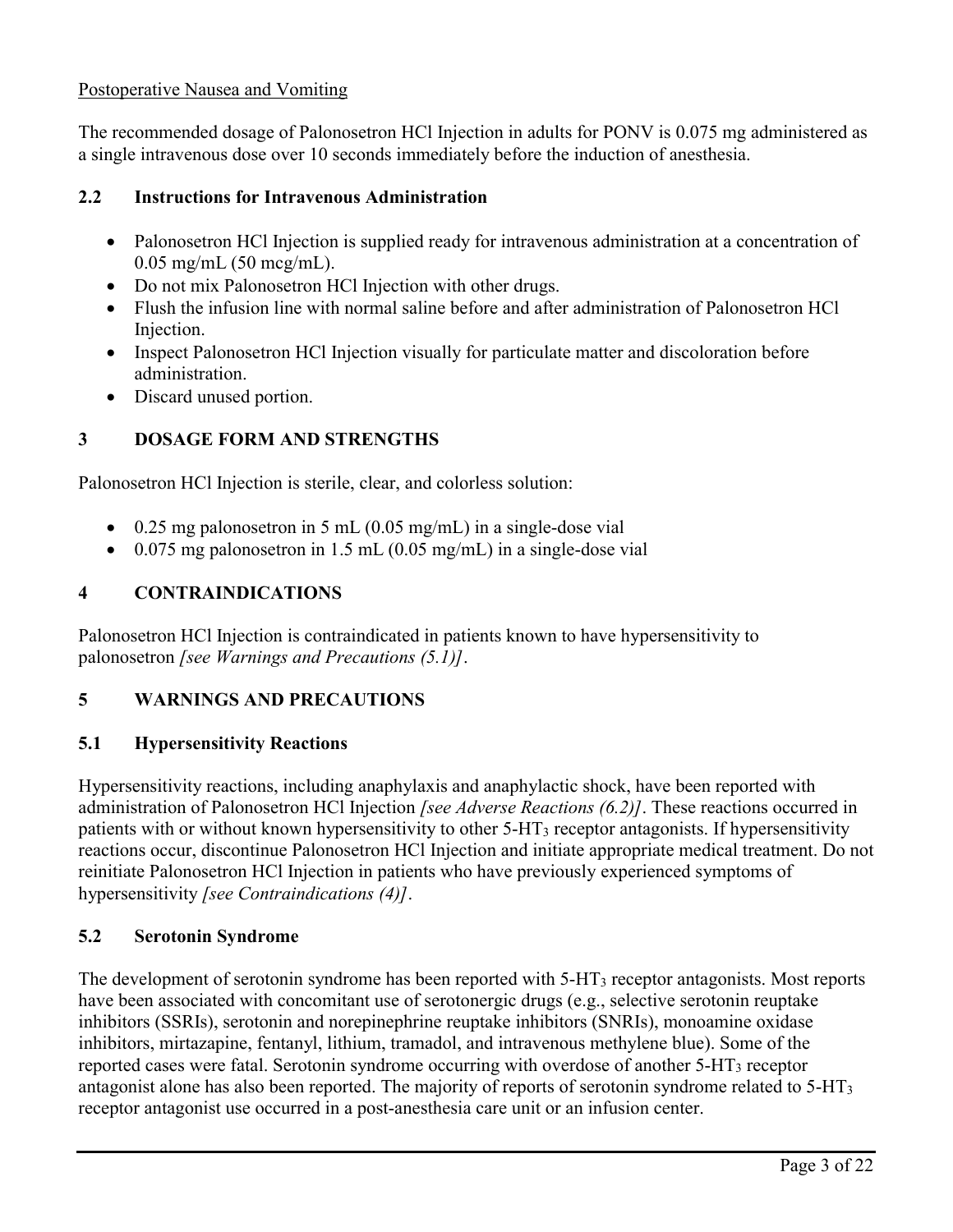Symptoms associated with serotonin syndrome may include the following combination of signs and symptoms: mental status changes (e.g. agitation, hallucinations, delirium, and coma), autonomic instability (e.g., tachycardia, labile blood pressure, dizziness, diaphoresis, flushing, hyperthermia), neuromuscular symptoms (e.g., tremor, rigidity, myoclonus, hyperreflexia, incoordination), seizures, with or without gastrointestinal symptoms (e.g., nausea, vomiting, diarrhea). Patients should be monitored for the emergence of serotonin syndrome, especially with concomitant use of Palonosetron HCl Injection and other serotonergic drugs. If symptoms of serotonin syndrome occur, discontinue Palonosetron HCl Injection and initiate supportive treatment. Patients should be informed of the increased risk of serotonin syndrome, especially if Palonosetron HCl Injection is used concomitantly with other serotonergic drugs *[see Drug Interactions (7.1)]*.

# **6 ADVERSE REACTIONS**

Serious or otherwise clinically significant adverse reactions reported in other sections of labeling:

- Hypersensitivity Reactions *[see Warnings and Precautions (5.1)]*
- Serotonin Syndrome *[see Warnings and Precautions (5.2)]*

# **6.1 Clinical Trials Experience**

Because clinical trials are conducted under widely varying conditions, adverse reaction rates observed in the clinical trials of a drug cannot be directly compared to rates in the clinical trials of another drug and may not reflect the rates observed in practice.

# Chemotherapy-Induced Nausea and Vomiting

# *Adults*

In double-blind randomized clinical trials for the prevention of nausea and vomiting induced by MEC or HEC, 1374 adult patients received a single dose of palonosetron injection, ondansetron (Studies 1 and 3) or dolasetron (Study 2) administered 30 minutes prior to chemotherapy *[see Clinical Studies (14.1)]*. Adverse reactions were similar in frequency and severity in all 3 treatment groups. Common adverse reactions reported in at least 2% of patients in these trials are shown in Table 2.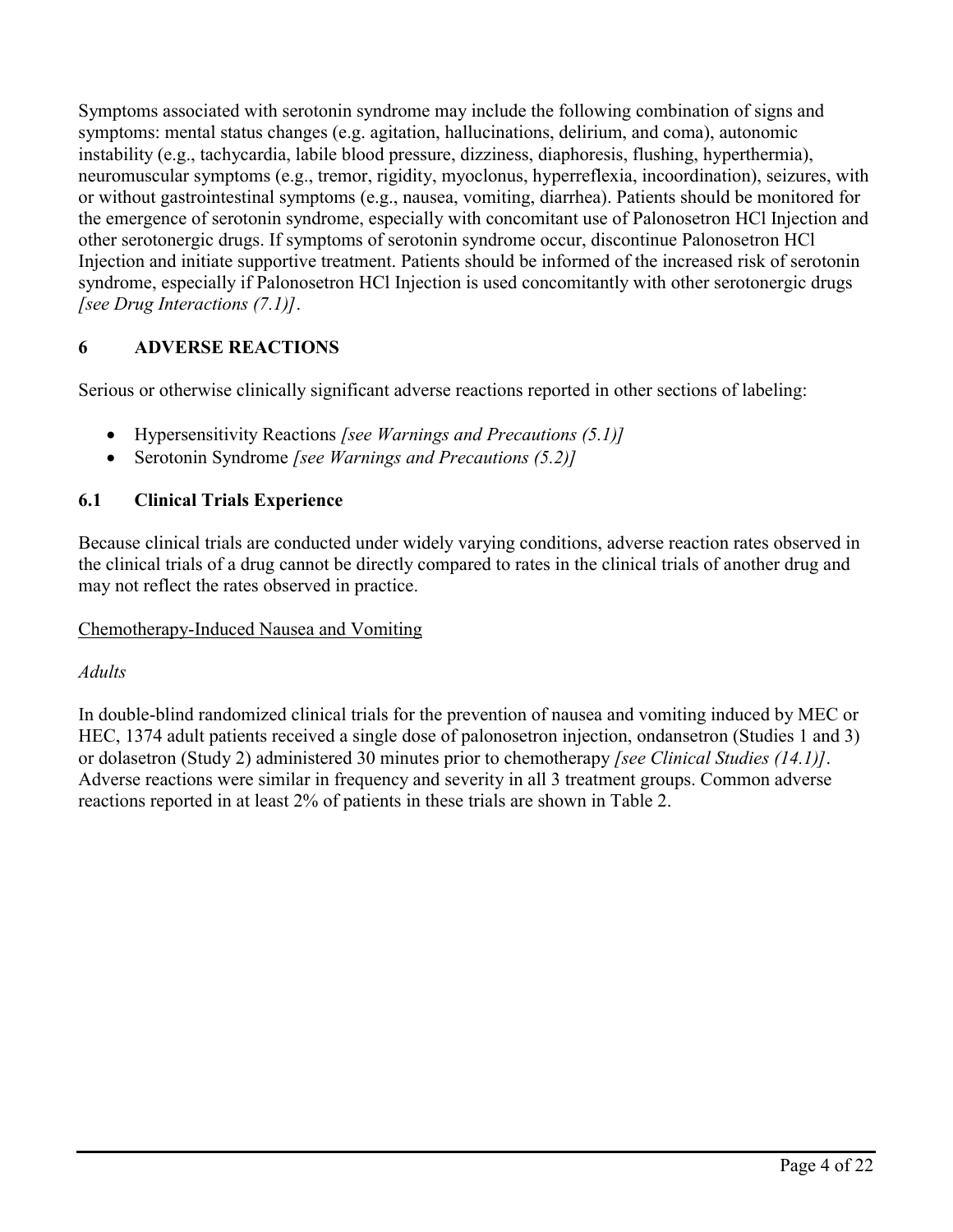| <b>Adverse Reaction</b> | <b>Palonosetron HCl Injection</b><br>$0.25$ mg<br>intravenously<br>$(N=633)$ | Ondansetron<br>$32 \text{ mg}$<br>intravenously<br>$(N=410)$ | <b>Dolasetron</b><br>$100$ mg<br>intravenously<br>$(N=194)$ |
|-------------------------|------------------------------------------------------------------------------|--------------------------------------------------------------|-------------------------------------------------------------|
| Headache                | 9%                                                                           | 8%                                                           | 16%                                                         |
| Constipation            | $5\%$                                                                        | 2%                                                           | 6%                                                          |
| Diarrhea                | $1\%$                                                                        | 2%                                                           | $2\%$                                                       |
| <b>Dizziness</b>        | $1\%$                                                                        | 2%                                                           | $2\%$                                                       |
| Fatigue                 | $< 1\%$                                                                      | $1\%$                                                        | $2\%$                                                       |
| Abdominal Pain          | $< 1\%$                                                                      | $< 1\%$                                                      | $2\%$                                                       |
| Insomnia                | $< 1\%$                                                                      | $1\%$                                                        | 2%                                                          |

**Table 2: Common Adverse Reactions\* in Adults with Receiving MEC (Studies 1 and 2) or HEC (Study 3)** 

\* Reported in at least 2% of patients in any treatment group

Less common adverse reactions, reported in 1% or less of patients, in Studies 1, 2 and 3 were:

- Cardiovascular: non-sustained tachycardia, bradycardia, hypotension, hypertension, myocardial ischemia, extrasystoles, sinus tachycardia, sinus arrhythmia, supraventricular extrasystoles and QT prolongation
- Dermatological: allergic dermatitis, rash
- Hearing and Vision: motion sickness, tinnitus, eye irritation and amblyopia
- Gastrointestinal System: diarrhea, dyspepsia, abdominal pain, dry mouth, hiccups and flatulence
- General: weakness, fatigue, fever, hot flash, flu-like syndrome
- Liver: transient, asymptomatic increases in AST and/or ALT and bilirubin. These changes occurred predominantly in patients receiving highly emetogenic chemotherapy
- Metabolic: hyperkalemia, electrolyte fluctuations, hyperglycemia, metabolic acidosis, glycosuria, appetite decrease, anorexia
- Musculoskeletal: arthralgia
- Nervous System: dizziness, somnolence, insomnia, hypersomnia, paresthesia
- Psychiatric: anxiety, euphoric mood
- Urinary System: urinary retention
- Vascular: vein discoloration, vein distention

In other studies, 2 subjects experienced severe constipation following a single Palonosetron HCl Injection dose of approximately 0.75 mg (three times the recommended dose).

# *Pediatrics Aged 2 Months to 17 Years*

In a pediatric clinical trial, 163 pediatric cancer patients with a mean age of 8 years received a single 20 mcg/kg (maximum 1.5 mg) intravenous infusion of Palonosetron HCl Injection 30 minutes before beginning the first cycle of emetogenic chemotherapy *[see Clinical Studies (14.2)]*. Adverse reactions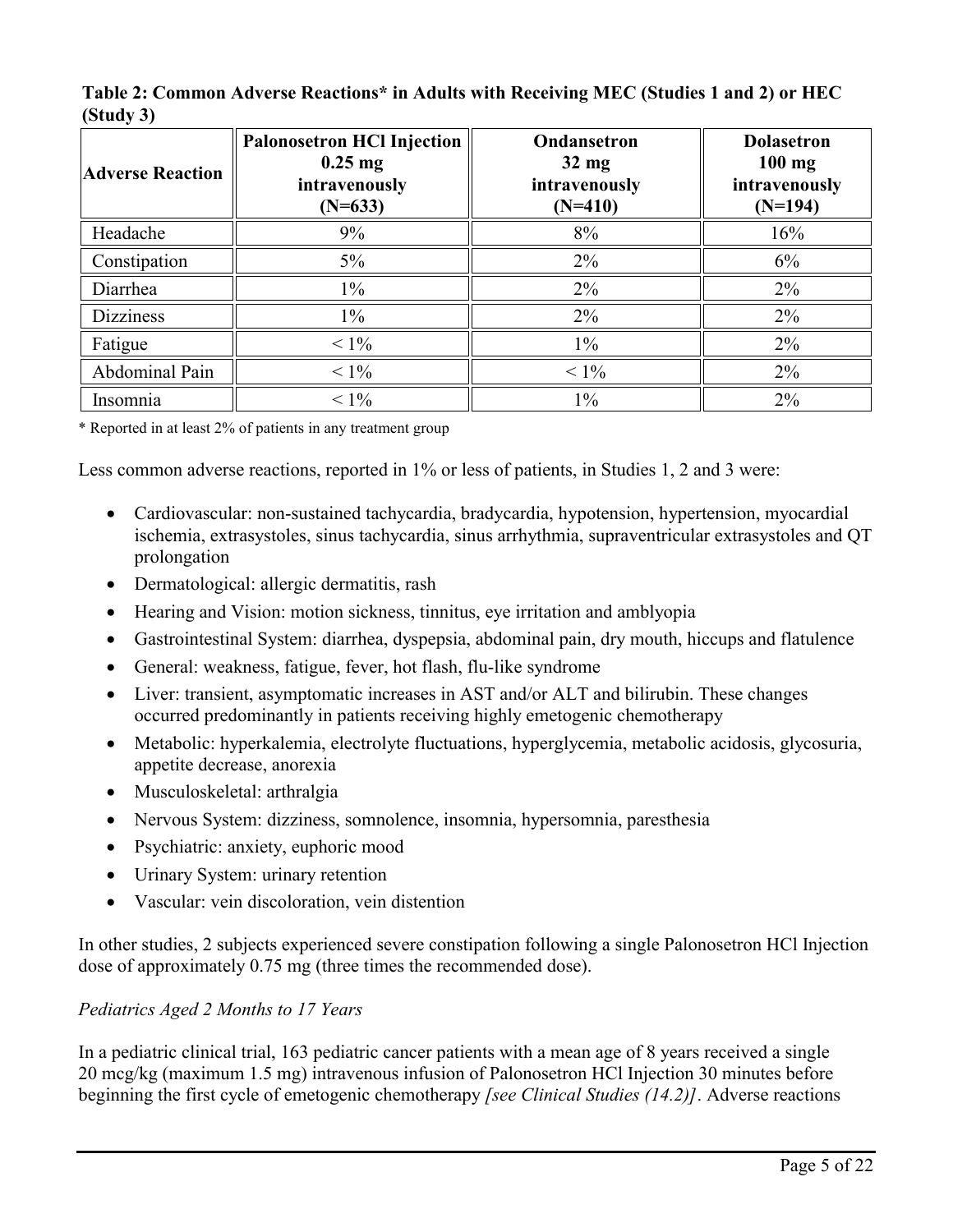were evaluated in pediatric patients receiving Palonosetron HCl Injection for up to 4 chemotherapy cycles. The following adverse reactions were reported in less than 1% of patients:

- Nervous System: headache, dizziness, dyskinesia
- General: infusion site pain
- Dermatological: allergic dermatitis, skin disorder

# Postoperative Nausea and Vomiting

The most common adverse reactions reported in at least 2% of adults receiving Palonosetron HCl Injection 0.075 mg intravenously immediately before induction of anesthesia in 3 randomized placebo-controlled trials *[see Clinical Studies (14.3)]* are shown in Table 3. Rates of adverse reactions between Palonosetron HCl Injection and placebo groups were similar. Some events are known to be associated with, or may be exacerbated by, concomitant perioperative and intraoperative medications administered in this surgical population. A thorough QT/QTc study demonstrated Palonosetron HCl Injection does not prolong the QT interval to any clinically relevant extent *[see Clinical Pharmacology (12.2)]*.

# **Table 3: Common Adverse Reactions\* in Trials of Adults with Postoperative Nausea and Vomiting**

| <b>Adverse Reaction</b>           | <b>Palonosetron HCl Injection</b><br>$0.075$ mg<br>intravenously<br>$(N=336)$ | <b>Placebo</b><br>$(N=369)$ |
|-----------------------------------|-------------------------------------------------------------------------------|-----------------------------|
| Electrocardiogram QT prolongation | 5%                                                                            | $3\%$                       |
| Bradycardia                       | 4%                                                                            | 4%                          |
| Headache                          | 3%                                                                            | 4%                          |
| Constipation                      | $2\%$                                                                         | 3%                          |

\* Reported in at least 2% of patients in any treatment group

Less common adverse reactions, reported in 1% or less of patients, in these PONV clinical trials were:

Cardiovascular: QTc prolongation, sinus bradycardia, tachycardia, blood pressure decreased, hypotension, hypertension, arrhythmia, ventricular extrasystoles, generalized edema, ECG T wave amplitude decreased, platelet count decreased. The frequency of these adverse effects did not appear to be different from placebo.

Dermatological: pruritus

Gastrointestinal System: flatulence, dry mouth, upper abdominal pain, salivary hypersecretion, dyspepsia, diarrhea, intestinal hypomotility, anorexia

General: chills

Liver: increases in AST and/or ALT, hepatic enzyme increased

Metabolic: hypokalemia, anorexia

Nervous System: dizziness

Respiratory: hypoventilation, laryngospasm

Urinary System: urinary retention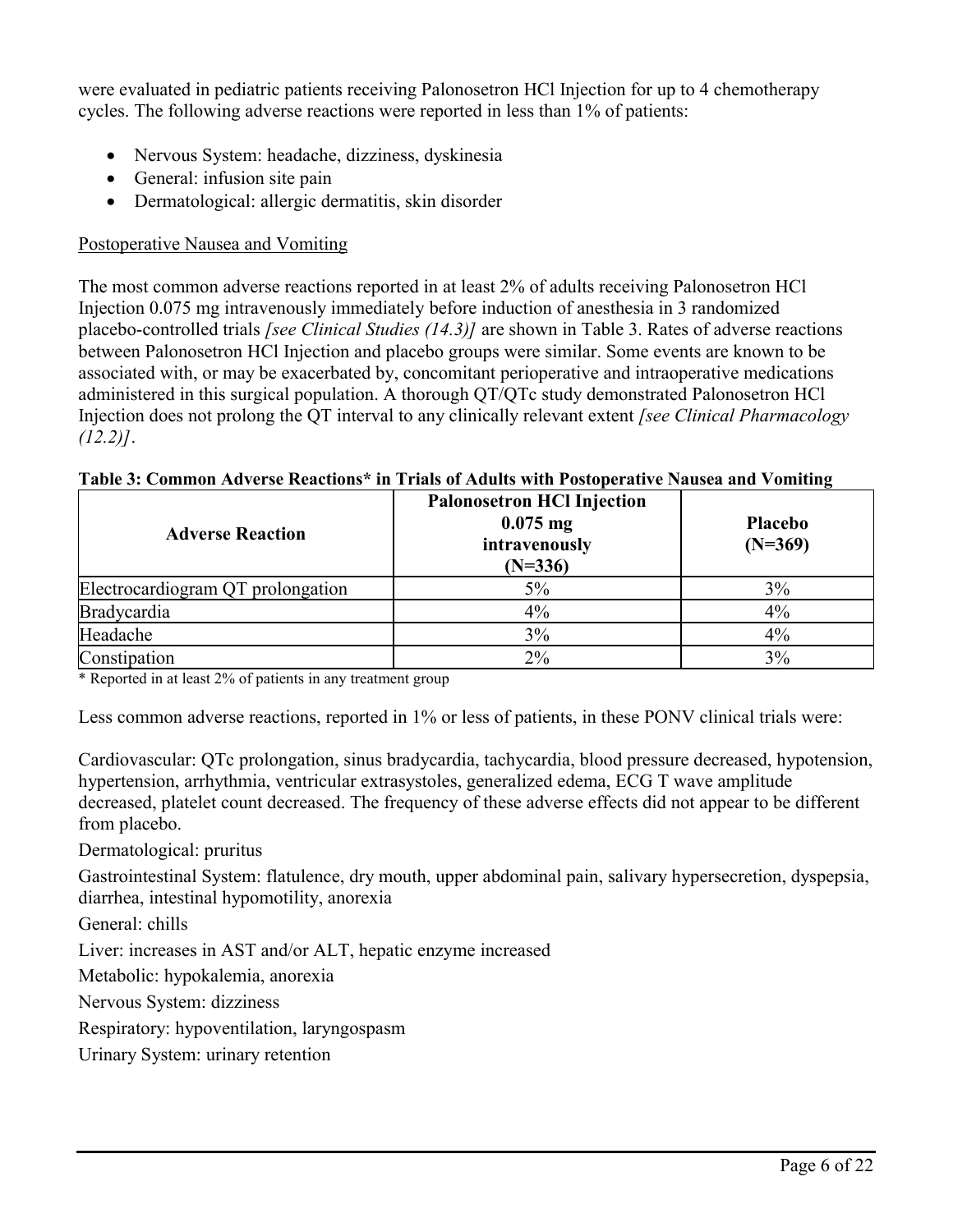# **6.2 Postmarketing Experience**

The following adverse reactions have been identified during postapproval use of palonosetron HCl. Because these reactions are reported voluntarily from a population of uncertain size, it is not always possible to reliably estimate their frequency or establish a causal relationship to drug exposure.

- Hypersensitivity reactions: including dyspnea, bronchospasm, swelling/edema, erythema, pruritus, rash, urticaria, anaphylaxis and anaphylactic shock *[see Warnings and Precautions (5.1)]*
- Injection site reactions: including burning, induration, discomfort and pain

# **7 DRUG INTERACTIONS**

### **7.1 Serotonergic Drugs**

Serotonin syndrome (including altered mental status, autonomic instability, and neuromuscular symptoms) has been described following the concomitant use of 5-HT<sup>3</sup> receptor antagonists and other serotonergic drugs, including selective serotonin reuptake inhibitors (SSRIs) and serotonin and noradrenaline reuptake inhibitors (SNRIs). Monitor for the emergence of serotonin syndrome. If symptoms occur, discontinue Palonosetron HCl Injection and initiate supportive treatment *[see Warnings and Precautions (5.2)]*.

# **8 USE IN SPECIFIC POPULATIONS**

### **8.1 Pregnancy**

# Risk Summary

There are no available data on palonosetron HCl use in pregnant women to inform a drug-associated risk.

In animal reproduction studies, no effects on embryo-fetal development were observed with the administration of oral palonosetron HCl during the period of organogenesis at doses up to 1,894 and 3,789 times the recommended human intravenous dose in rats and rabbits, respectively *(see Data)*.

The estimated background risk of major birth defects and miscarriage for the indicated population is unknown. All pregnancies have a background risk of birth defect, loss, or other adverse outcomes. In the U.S. general population, the estimated background risk of major birth defects and miscarriage in clinically recognized pregnancies is 2 to 4% and 15 to 20%, respectively.

Data

# *Animal Data*

In animal reproduction studies, no effects on embryo-fetal development were observed in pregnant rats given oral palonosetron HCl at doses up to 60 mg/kg/day (1,894 times the recommended human intravenous dose based on body surface area) or pregnant rabbits given oral doses up to 60 mg/kg/day (3,789 times the recommended human intravenous dose based on body surface area) during the period of organogenesis.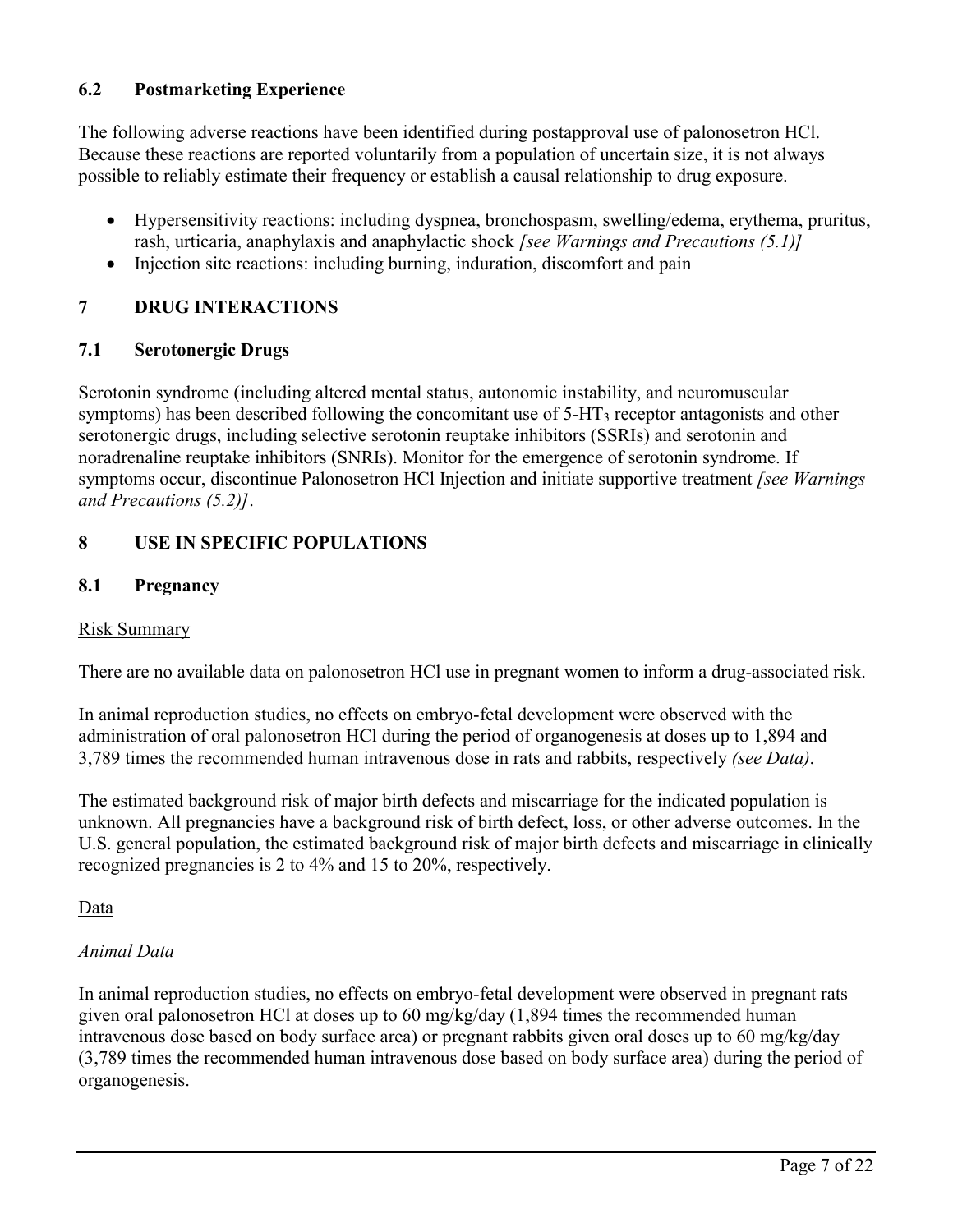# **8.2 Lactation**

### Risk Summary

There are no data on the presence of palonosetron in human milk, the effects of palonosetron on the breastfed infant, or the effects of palonosetron on milk production. The developmental and health benefits of breastfeeding should be considered along with the mother's clinical need for Palonosetron HCl Injection and any potential adverse effect on the breastfed infant from palonosetron or from the underlying maternal condition.

### **8.4 Pediatric Use**

### Chemotherapy-Induced Nausea and Vomiting

Safety and effectiveness of Palonosetron HCl Injection have been established in pediatric patients aged 1 month to less than 17 years for the prevention of acute nausea and vomiting associated with initial and repeat courses of emetogenic cancer chemotherapy, including HEC. Use is supported by a clinical trial where 165 pediatric patients aged 2 months to less than 17 years were randomized to receive a single dose of palonosetron 20 mcg/kg (maximum 1.5 mg) administered as an intravenous infusion 30 minutes prior to the start of emetogenic chemotherapy *[see Clinical Studies (14.2)]*. While this study demonstrated that pediatric patients require a higher palonosetron dose than adults to prevent chemotherapy-induced nausea and vomiting, the safety profile is consistent with the established profile in adults *[see Adverse Reactions (6.1)]*.

Safety and effectiveness of Palonosetron HCL Injection in neonates (less than 1 month of age) have not been established.

### Postoperative Nausea and Vomiting Studies

Safety and effectiveness have not been established in pediatric patients for prevention of postoperative nausea and vomiting. Two pediatric trials were performed.

Pediatric Study 1, a dose finding study was conducted to compare two doses of palonosetron, 1 mcg/kg (maximum 0.075 mg) versus 3 mcg/kg (maximum 0.25 mg). A total of 150 pediatric surgical patients participated, age range 1 month to less than 17 years. No dose response was observed.

Pediatric Study 2, a multicenter, double-blind, double-dummy, randomized, parallel group, active control, single-dose non-inferiority study, compared intravenous palonosetron HCl (1 mcg/kg, maximum 0.075 mg) versus intravenous ondansetron. A total of 670 pediatric surgical patients participated, age 30 days to less than 17 years. The primary efficacy endpoint, Complete Response (CR: no vomiting, no retching, and no antiemetic rescue medication) during the first 24 hours postoperatively was achieved in 78.2% of patients in the palonosetron group and 82.7% in the ondansetron group. Given the pre-specified non-inferiority margin of -10%, the stratum adjusted Mantel-Haenszel statistical non-inferiority confidence interval for the difference in the primary endpoint, complete response (CR), was [-10.5, 1.7%], therefore non-inferiority was not demonstrated. Adverse reactions to palonosetron were similar to those reported in adults.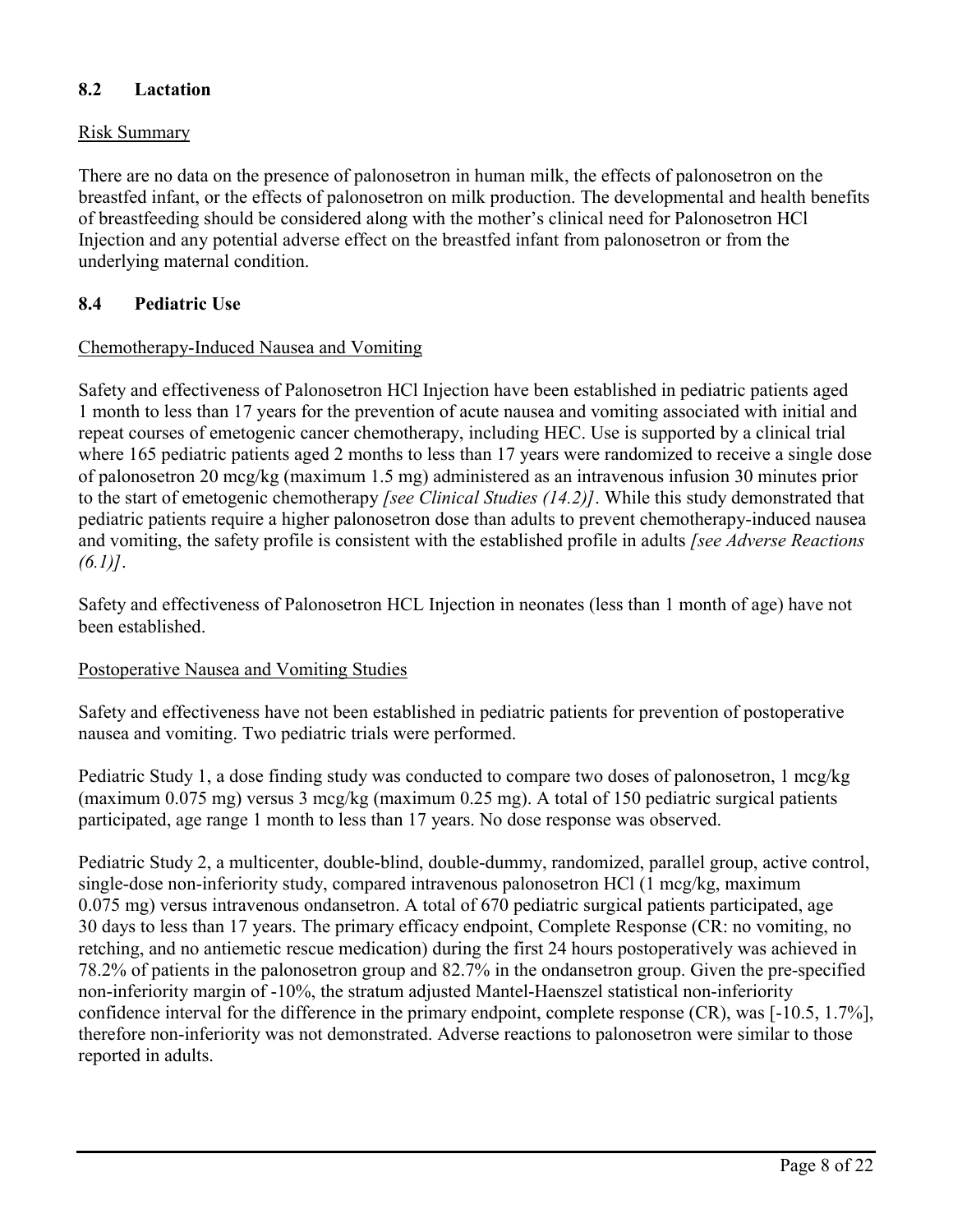# **8.5 Geriatric Use**

Of the 1374 adult cancer patients in clinical studies of intravenously administered palonosetron HCl, 316 (23%) were 65 years and over, while 71 (5%) were at least 75 years and over. Of the 1520 adult patients in clinical studies of intravenously administered palonosetron HCl, 73 (5%) were at least 65 years old *[see Clinical Studies (14.1, 14.3)]*. No overall differences in safety or effectiveness were observed between these subjects and younger subjects, but greater sensitivity in some older individuals cannot be ruled out. Population pharmacokinetics analysis did not reveal any differences in palonosetron pharmacokinetics between cancer patients 65 years of age and older compared to younger patients *[see Clinical Pharmacology (12.3)]*. No dose adjustment is required for geriatric patients.

# **10 OVERDOSAGE**

There is no known antidote to palonosetron. Overdose should be managed with supportive care.

Dialysis studies have not been performed, however, due to the large volume of distribution, dialysis is unlikely to be an effective treatment for palonosetron overdose. A single intravenous dose of palonosetron HCl at 30 mg/kg (947 and 474 times the human dose for rats and mice, respectively, based on body surface area) was lethal to rats and mice. The major signs of toxicity were convulsions, gasping, pallor, cyanosis and collapse.

# **11 DESCRIPTION**

Palonosetron HCl Injection is an antiemetic and antinauseant agent. It is a serotonin-3 (5-HT3) receptor antagonist with a strong binding affinity for this receptor. Chemically, palonosetron hydrochloride is: (3aS)-2-[(S)-1-Azabicyclo [2.2.2]oct-3-yl]-2,3,3a,4,5,6-hexahydro-1-oxo-1*H*benz[*de*]isoquinoline hydrochloride. The empirical formula is  $C_{19}H_{24}N_2O$ .HCl, with a molecular weight of 332.87. Palonosetron hydrochloride exists as a single isomer and has the following structural formula:



Palonosetron hydrochloride is a white to off-white crystalline powder. It is freely soluble in water, soluble in propylene glycol, and slightly soluble in ethanol and 2-propanol.

Palonosetron HCl Injection is a sterile, clear, colorless, non-pyrogenic, isotonic, buffered solution for intravenous administration. Palonosetron HCl Injection is available as a 5 mL or 1.5 mL single-dose vial.

Each 5 mL vial contains: 0.25 mg palonosetron (equivalent to 0.28 mg palonosetron HCl), 207.5 mg mannitol, disodium edetate and citrate buffer in water for intravenous administration.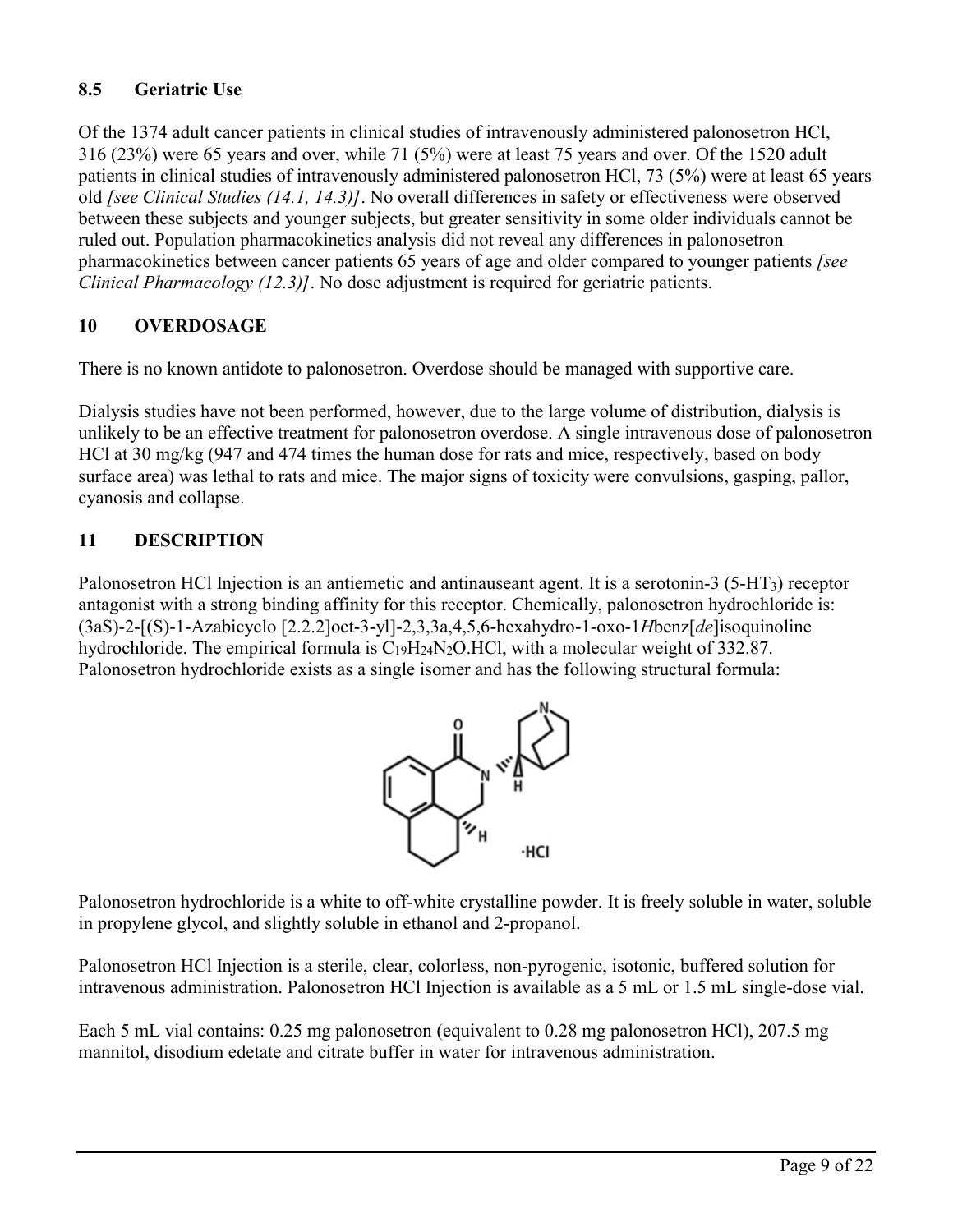Each 1.5 mL vial contains: 0.075 mg palonosetron (equivalent to 0.084 mg palonosetron HCl), 62.25 mg mannitol, disodium edetate and citrate buffer in water for intravenous administration.

The pH of the solution in the 5 mL and 1.5 mL vials is 4.5 to 5.5.

# **12 CLINICAL PHARMACOLOGY**

# **12.1 Mechanism of Action**

Palonosetron is a 5-HT<sup>3</sup> receptor antagonist with a strong binding affinity for this receptor and little or no affinity for other receptors.

Cancer chemotherapy may be associated with a high incidence of nausea and vomiting, particularly when certain agents, such as cisplatin, are used. 5-HT<sup>3</sup> receptors are located on the nerve terminals of the vagus in the periphery and centrally in the chemoreceptor trigger zone of the area postrema. It is thought that chemotherapeutic agents produce nausea and vomiting by releasing serotonin from the enterochromaffin cells of the small intestine and that the released serotonin then activates 5-HT<sup>3</sup> receptors located on vagal afferents to initiate the vomiting reflex.

Postoperative nausea and vomiting is influenced by multiple patient, surgical and anesthesia related factors and is triggered by release of 5-HT in a cascade of neuronal events involving both the central nervous system and the gastrointestinal tract. The 5-HT<sub>3</sub> receptor has been demonstrated to selectively participate in the emetic response.

# **12.2 Pharmacodynamics**

# Cardiac Electrophysiology

The effect of intravenous palonosetron on blood pressure, heart rate, and ECG parameters including QTc were comparable to intravenous ondansetron and dolasetron in CINV clinical trials. In PONV clinical trials the effect of palonosetron on the QTc interval was no different from placebo. In non-clinical studies palonosetron possesses the ability to block ion channels involved in ventricular de- and re-polarization and to prolong action potential duration.

At a dose of 9 times the maximum recommended adult dose, Palonosetron HCl Injection does not prolong the QT interval to any clinically relevant extent.

# **12.3 Pharmacokinetics**

After intravenous dosing of palonosetron HCl in healthy subjects and cancer patients, an initial decline in palonosetron plasma concentrations is followed by a slow elimination from the body. Mean maximum plasma concentration ( $C_{\text{max}}$ ) and area under the concentration-time curve ( $AUC_{0-\infty}$ ) are generally dose-proportional over the dose range of 0.3 to 90 mcg/kg in healthy subjects and in cancer patients. Following a single intravenous dose of palonosetron HCl at 3 mcg/kg (or 0.21 mg/70 kg) to six cancer patients, mean  $(\pm SD)$  maximum plasma concentration was estimated to be  $5630 \pm 5480$  ng/L and mean AUC was 35.8 ± 20.9 h**•**mcg/L.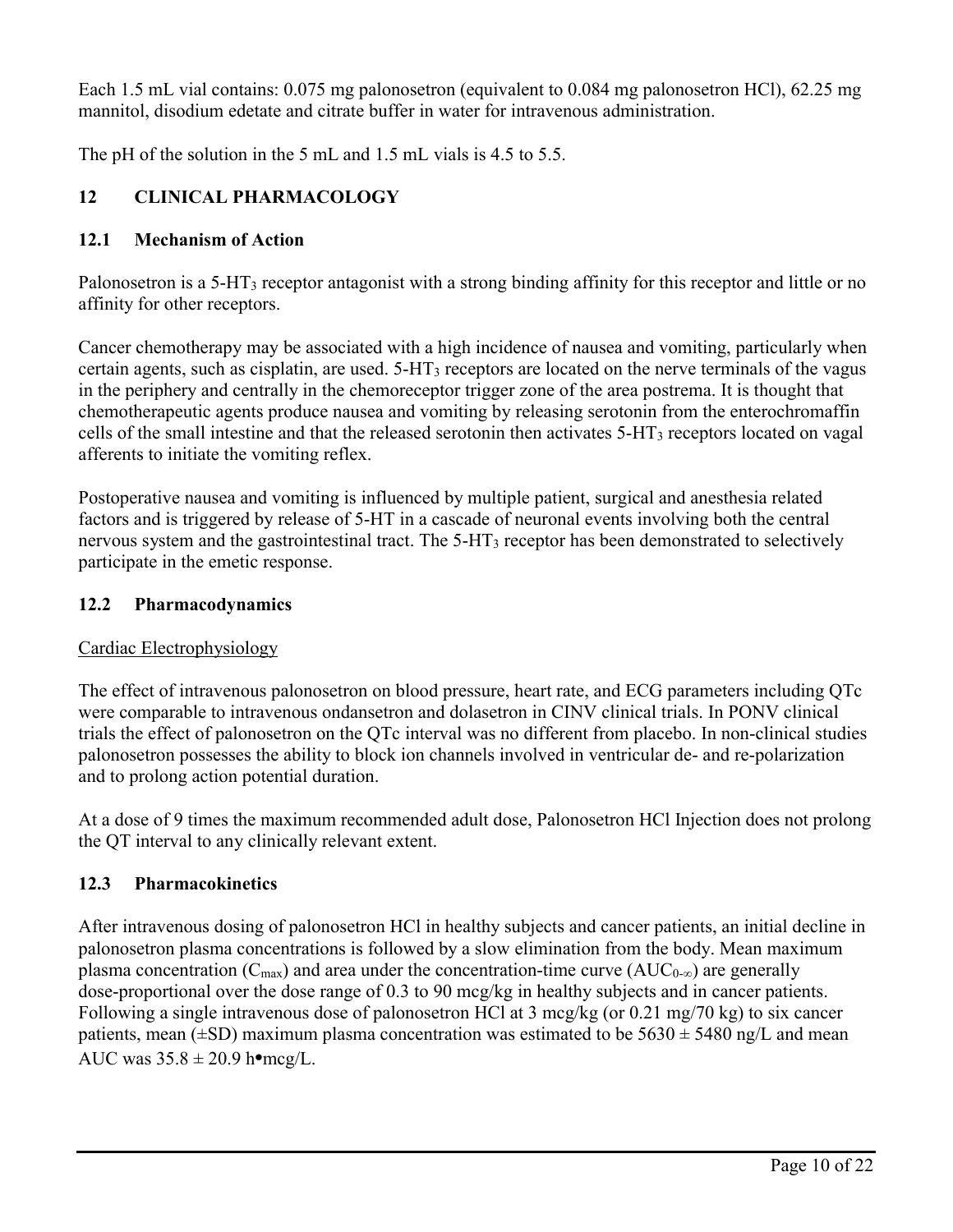Following intravenous administration of Palonosetron HCl Injection 0.25 mg once every other day for 3 doses in 11 cancer patients, the mean increase in plasma palonosetron concentration from Day 1 to Day 5 was 42±34%. Following intravenous administration of palonosetron injection 0.25 mg once daily for 3 days in 12 healthy subjects, the mean (±SD) increase in plasma palonosetron concentration from Day 1 to Day 3 was  $110±45%$ .

After intravenous dosing of Palonosetron HCl Injection in patients undergoing surgery (abdominal surgery or vaginal hysterectomy), the pharmacokinetic characteristics of palonosetron were similar to those observed in cancer patients.

# **Distribution**

Palonosetron has a volume of distribution of approximately  $8.3 \pm 2.5$  L/kg. Approximately 62% of palonosetron is bound to plasma proteins.

# Elimination

After a single intravenous dose of 10 mcg/kg  $\lceil {^{14}C} \rceil$ -palonosetron, approximately 80% of the dose was recovered within 144 hours in the urine with palonosetron representing approximately 40% of the administered dose. In healthy subjects, the total body clearance of palonosetron was  $0.160 \pm 0.035$  L/h/kg and renal clearance was  $0.067 \pm 0.018$  L/h/kg. Mean terminal elimination half-life is approximately 40 hours.

# *Metabolism*

Palonosetron is eliminated by multiple routes with approximately 50% metabolized to form two primary metabolites: N-oxide-palonosetron and 6-S-hydroxy-palonosetron. These metabolites each have less than 1% of the 5-HT<sup>3</sup> receptor antagonist activity of palonosetron. *In vitro* metabolism studies have suggested that CYP2D6 and to a lesser extent, CYP3A4 and CYP1A2 are involved in the metabolism of palonosetron. However, clinical pharmacokinetic parameters are not significantly different between poor and extensive metabolizers of CYP2D6 substrates.

# Specific Populations

# *Pediatric Patients*

Pharmacokinetic data was obtained from a subset of pediatric cancer patients that received 10 mcg/kg or 20 mcg/kg as a single intravenous dose of Palonosetron HCl Injection. When the dose was increased from 10 mcg/kg to 20 mcg/kg a dose-proportional increase in mean AUC was observed. Peak plasma concentrations (CT) reported at the end of the 15-minute infusion of 20 mcg/kg were highly variable in all age groups and tended to be lower in patients less than 6 years than in older patients as shown in Table 4. The median half-life was 30 hours in overall age groups and ranged from about 20 to 30 hours across age groups after administration of 20 mcg/kg.

The total body clearance (L/h/kg) in patients 12 to 17 years old was similar to that in healthy adults. There are no apparent differences in volume of distribution when expressed as L/kg.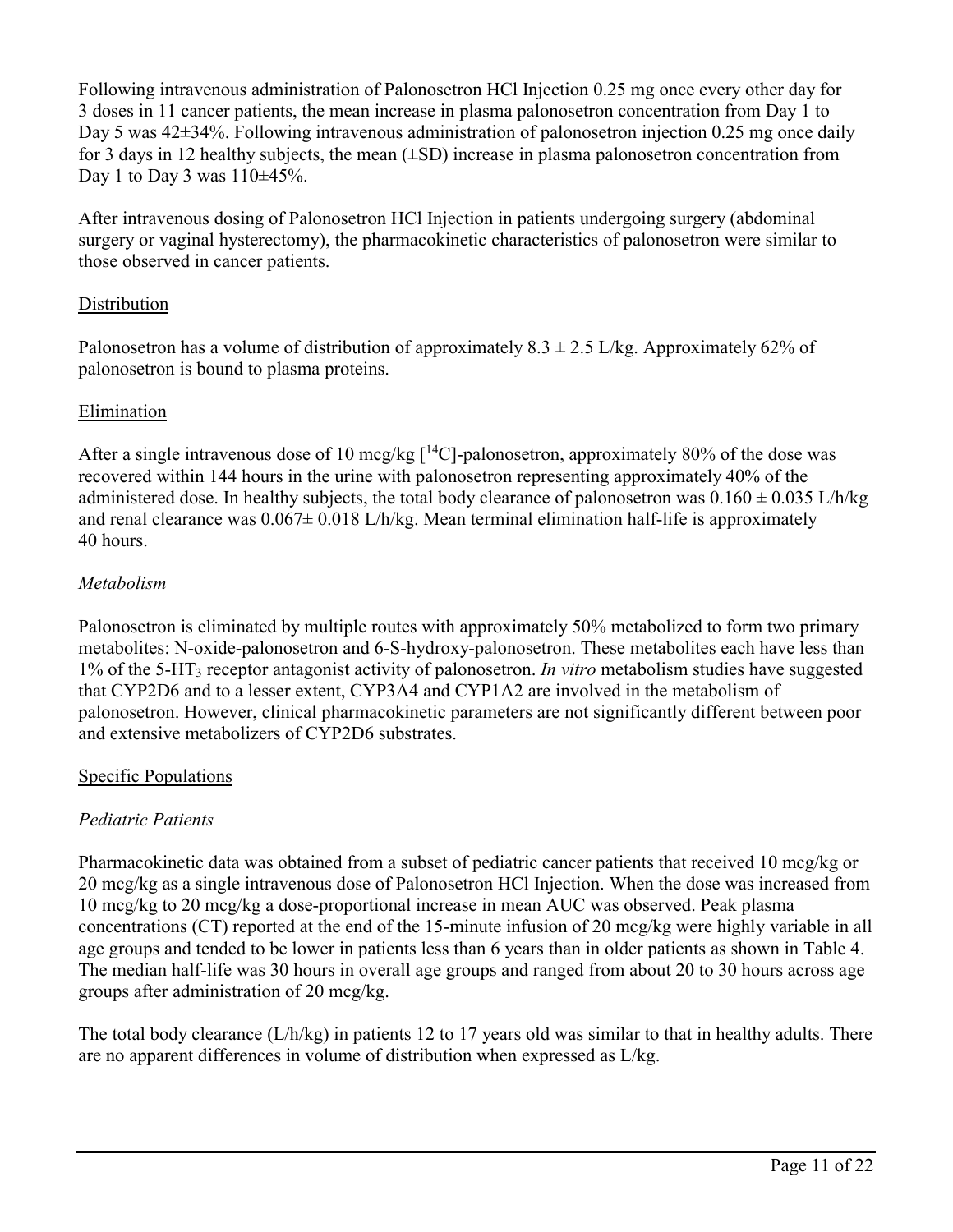**Table 4: Pharmacokinetics Parameters in Pediatric Cancer Patients following Intravenous Infusion of 20 mcg/kg Palonosetron HCl Injection Over 15 minutes**

|                                            | <b>Pediatric Age Group</b> |                                 |                                         |                                   |  |  |  |  |
|--------------------------------------------|----------------------------|---------------------------------|-----------------------------------------|-----------------------------------|--|--|--|--|
| <b>PK</b> Parameter <sup>a</sup>           | Less than<br>2 years       | 2 years to less<br>than 6 years | <b>6</b> years to less<br>than 12 years | 12 years to less<br>than 17 years |  |  |  |  |
|                                            | $N=12$                     | $N=42$                          | $N=38$                                  | $N=44$                            |  |  |  |  |
| $C_T$ <sup>b</sup> , ng/L                  | 9025 (197)                 | 9414 (252)                      | 16275 (203)                             | 11831 (176)                       |  |  |  |  |
|                                            |                            | $N=5$                           | $N=7$                                   | $N=10$                            |  |  |  |  |
| AUC0- $\infty$ ,<br>$h \cdot \text{mcg/L}$ |                            | 103.5(40.4)                     | 98.7 (47.7)                             | 124.5(19.1)                       |  |  |  |  |
|                                            | $N=6$                      | $N=14$                          | $N=13$                                  | $N=19$                            |  |  |  |  |
| Clearance $\cdot$ , L/h/kg                 | 0.31(34.7)                 | 0.23(51.3)                      | 0.19(46.8)                              | 0.16(27.8)                        |  |  |  |  |
| $Vss^c$ , $L/kg$                           | 6.08(36.5)                 | 5.29(57.8)                      | 6.26(40.0)                              | 6.20(29.0)                        |  |  |  |  |

<sup>a</sup> Geometric Mean (CV) except for  $t_{1/2}$  which is median values

 $b_{\rm C}$  is the plasma palonosetron concentration at the end of the 15-minute infusion

<sup>c</sup> Clearance and Vss calculated from 10 and 20 mcg/kg and are weight adjusted

### *Racial or Ethnic Groups*

The pharmacokinetics of palonosetron were characterized in 24 healthy Japanese subjects over an intravenous dose range of 3 to 90 mcg/kg. Total body clearance was 25% higher in Japanese subjects compared to Whites, however, this increase is not considered to be clinically meaningful.

### *Patients with Renal Impairment*

Mild to moderate renal impairment does not significantly affect palonosetron pharmacokinetic parameters. Total systemic exposure increased by approximately 28% in patients with severe renal impairment relative to healthy subjects. This increase is not considered clinically meaningful.

### *Patients with Hepatic Impairment*

Hepatic impairment does not significantly affect total body clearance of palonosetron compared to the healthy subjects.

### Drug Interaction Studies

In vitro studies indicated that palonosetron is not an inhibitor of CYP1A2, CYP2A6, CYP2B6, CYP2C9, CYP2D6, CYP2E1 and CYP3A4/5 (CYP2C19 was not investigated) nor does it induce the activity of CYP1A2, CYP2D6, or CYP3A4/5. Therefore, the potential for clinically significant drug interactions with palonosetron appears to be low.

### *Dexamethasone*

Coadministration of 0.25 mg Palonosetron HCl Injection and 20 mg dexamethasone administered intravenously in healthy subjects revealed no pharmacokinetic drug-interactions between palonosetron and dexamethasone.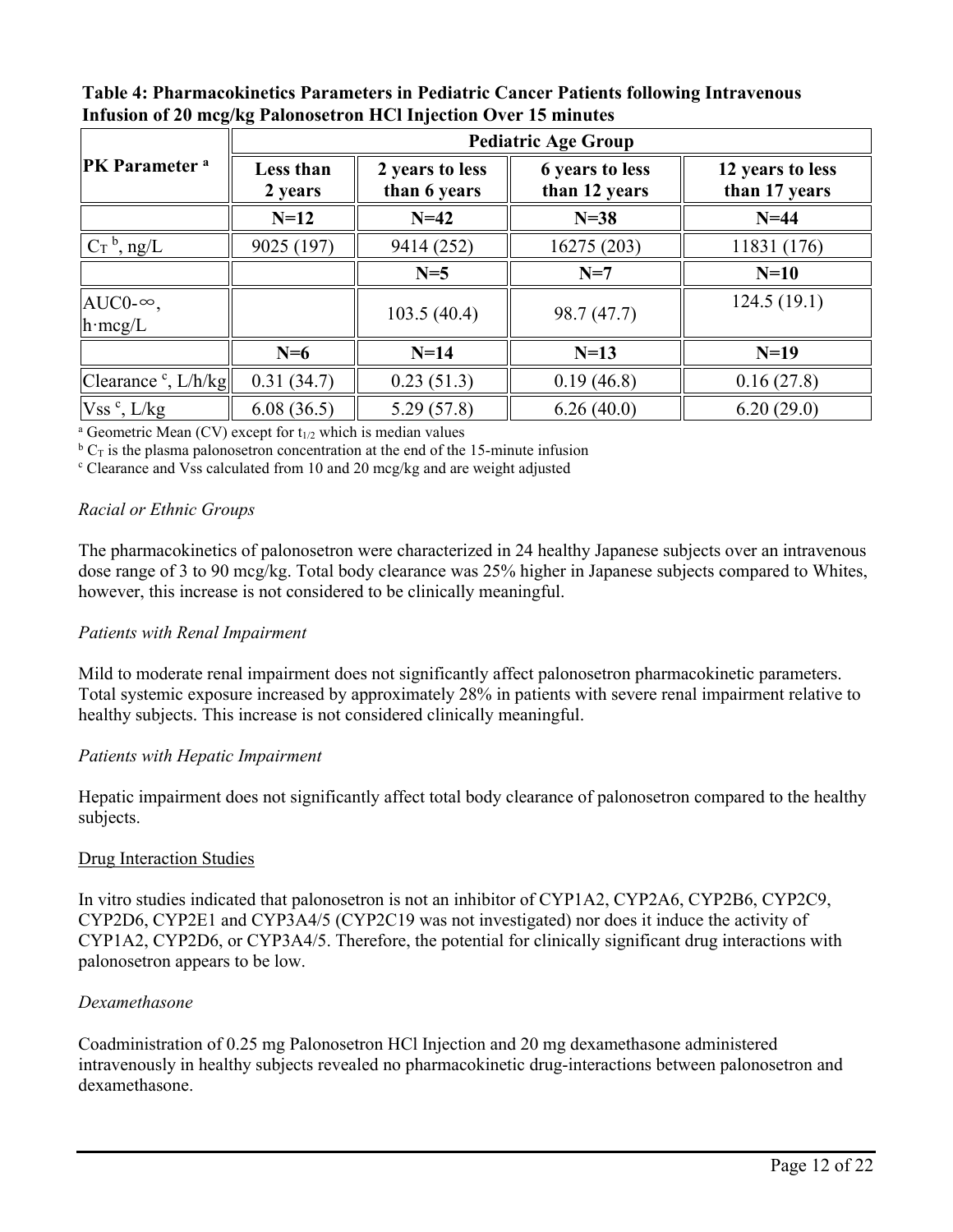# *Oral Aprepitant*

In an interaction study in healthy subjects where a single 0.25 mg intravenous dose of Palonosetron HCl Injection was administered on day 1 and oral aprepitant for 3 days ( $125 \text{ mg}/80 \text{ mg}$ ), the pharmacokinetics of palonosetron were not significantly altered (AUC: no change, C<sub>max</sub>: 15% increase).

### *Metoclopramide*

A study in healthy subjects involving a single 0.75 mg intravenous dose of Palonosetron HCl Injection and steady state oral metoclopramide (10 mg four times daily) demonstrated no significant pharmacokinetic interaction.

### *Corticosteroids, Analgesics, Antiemetics/Antinauseants, Antispasmodics and Anticholinergic Agents*

In controlled clinical trials, Palonosetron HCl Injection has been safely administered with corticosteroids, analgesics, antiemetics/antinauseants, antispasmodics and anticholinergic agents.

# **13 NONCLINICAL TOXICOLOGY**

### **13.1 Carcinogenesis, Mutagenesis, Impairment of Fertility**

In a 104-week carcinogenicity study in CD-1 mice, animals were treated with oral doses of palonosetron HCl at 10, 30 and 60 mg/kg/day. Treatment with palonosetron was not tumorigenic. The highest tested dose produced a systemic exposure to palonosetron (Plasma AUC) of about 150 to 289 times the human exposure (AUC= 29.8 h**•**mcg/L) at the recommended intravenous dose of 0.25 mg. In a 104-week carcinogenicity study in Sprague-Dawley rats, male and female rats were treated with oral doses of 15, 30 and 60 mg/kg/day and 15, 45 and 90 mg/kg/day, respectively. The highest doses produced a systemic exposure to palonosetron (Plasma AUC) of 137 and 308 times the human exposure at the recommended dose. Treatment with palonosetron produced increased incidences of adrenal benign pheochromocytoma and combined benign and malignant pheochromocytoma, increased incidences of pancreatic Islet cell adenoma and combined adenoma and carcinoma and pituitary adenoma in male rats. In female rats, it produced hepatocellular adenoma and carcinoma and increased the incidences of thyroid C-cell adenoma and combined adenoma and carcinoma.

Palonosetron was not genotoxic in the Ames test, the Chinese hamster ovarian cell (CHO/HGPRT) forward mutation test, the *ex vivo* hepatocyte unscheduled DNA synthesis (UDS) test or the mouse micronucleus test. It was, however, positive for clastogenic effects in the Chinese hamster ovarian (CHO) cell chromosomal aberration test.

Palonosetron HCl at oral doses up to 60 mg/kg/day (about 1894 times the recommended human intravenous dose based on body surface area) was found to have no effect on fertility and reproductive performance of male and female rats.

# **14 CLINICAL STUDIES**

# **14.1 Prevention of Nausea and Vomiting Associated with MEC and HEC in Adults**

Efficacy of a single intravenous dose of Palonosetron HCl Injection in preventing acute and delayed nausea and vomiting associated with MEC or HEC were studied in 4 trials. In these double-blind studies,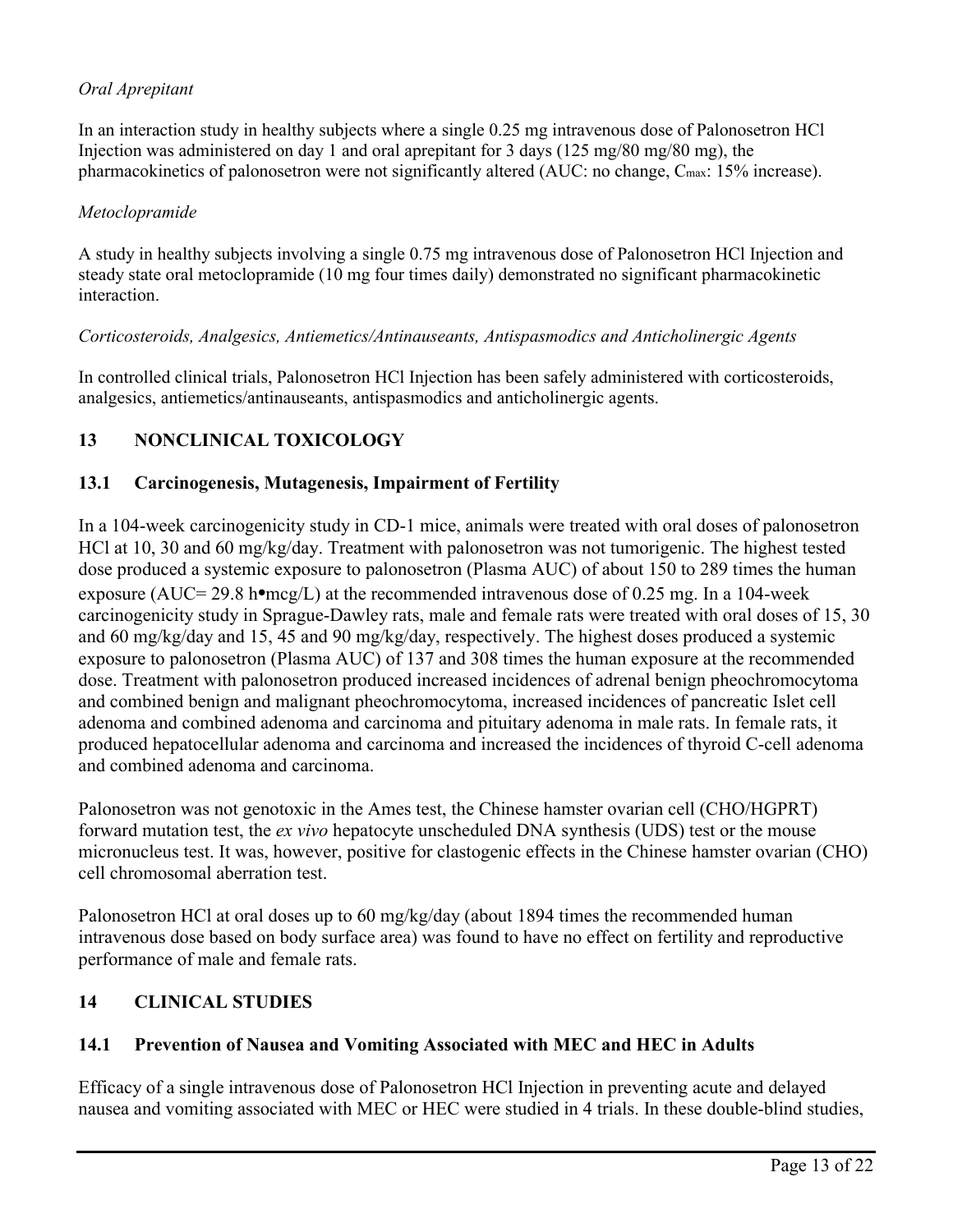complete response rates (no emetic episodes and no rescue medication) and other efficacy parameters were assessed through at least 120 hours after administration of chemotherapy. The safety and efficacy of Palonosetron HCl Injection in repeated courses of chemotherapy was also assessed.

# Moderately Emetogenic Chemotherapy

Two double-blind trials (Study 1 and Study 2) involving 1,132 patients compared a single dose of Palonosetron HCl Injection with either a single-dose of ondansetron (Study 1) or dolasetron (Study 2) given 30 minutes prior to MEC, including carboplatin, cisplatin  $\leq 50$  mg/m<sup>2</sup>, cyclophosphamide  $\leq 1,500$  mg/m<sup>2</sup>, doxorubicin  $> 25$  mg/m<sup>2</sup>, epirubicin, irinotecan, and methotrexate  $> 250$  mg/m<sup>2</sup>. Concomitant corticosteroids were not administered prophylactically in Study 1 and were only used by 4 to 6% of patients in Study 2. The majority of patients in these studies were women (77%), White (65%) and naïve to previous chemotherapy (54%). The mean age was 55 years.

# Highly Emetogenic Chemotherapy

A double-blind, dose-ranging trial evaluated the efficacy of a single intravenous dose of Palonosetron HCl Injection from 0.3 to 90 mcg/kg (equivalent to  $\leq$  0.1 mg to 6 mg fixed dose) in 161 chemotherapy-naïve adult cancer patients receiving HEC, either cisplatin  $\geq$  70 mg/m<sup>2</sup> or cyclophosphamide  $> 1,100$  mg/m<sup>2</sup>. Concomitant corticosteroids were not administered prophylactically. Analysis of data from this trial indicates that 0.25 mg is the lowest effective dose in preventing acute nausea and vomiting associated with HEC.

A double-blind trial involving 667 patients compared a single intravenous dose of Palonosetron HCl Injection with a single intravenous dose of ondansetron (Study 3) given 30 minutes prior to HEC, including cisplatin  $\geq 60$  mg/m<sup>2</sup>, cyclophosphamide  $> 1,500$  mg/m<sup>2</sup>, and dacarbazine. Corticosteroids were co-administered prophylactically before chemotherapy in 67% of patients. Of the 667 patients, 51% were women, 60% White, and 59% naïve to previous chemotherapy. The mean age was 52 years.

# Efficacy Results

Studies 1, 2 and 3 show that Palonosetron HCl Injection was effective in the prevention of nausea and vomiting associated with initial and repeat courses of MEC and HEC in the acute phase (0 to 24 hours) [Table 5]. Clinical superiority over other  $5-\text{HT}_3$  receptor antagonists has not been adequately demonstrated in the acute phase. In Study 3, efficacy was greater when prophylactic corticosteroids were administered concomitantly.

Studies 1 and 2 show that Palonosetron HCl Injection was effective in the prevention of nausea and vomiting associated with initial and repeat course of MEC in the delayed phase (24 to 120 hours) [Table 6] and overall phase (0 to 120 hours) [Table 7].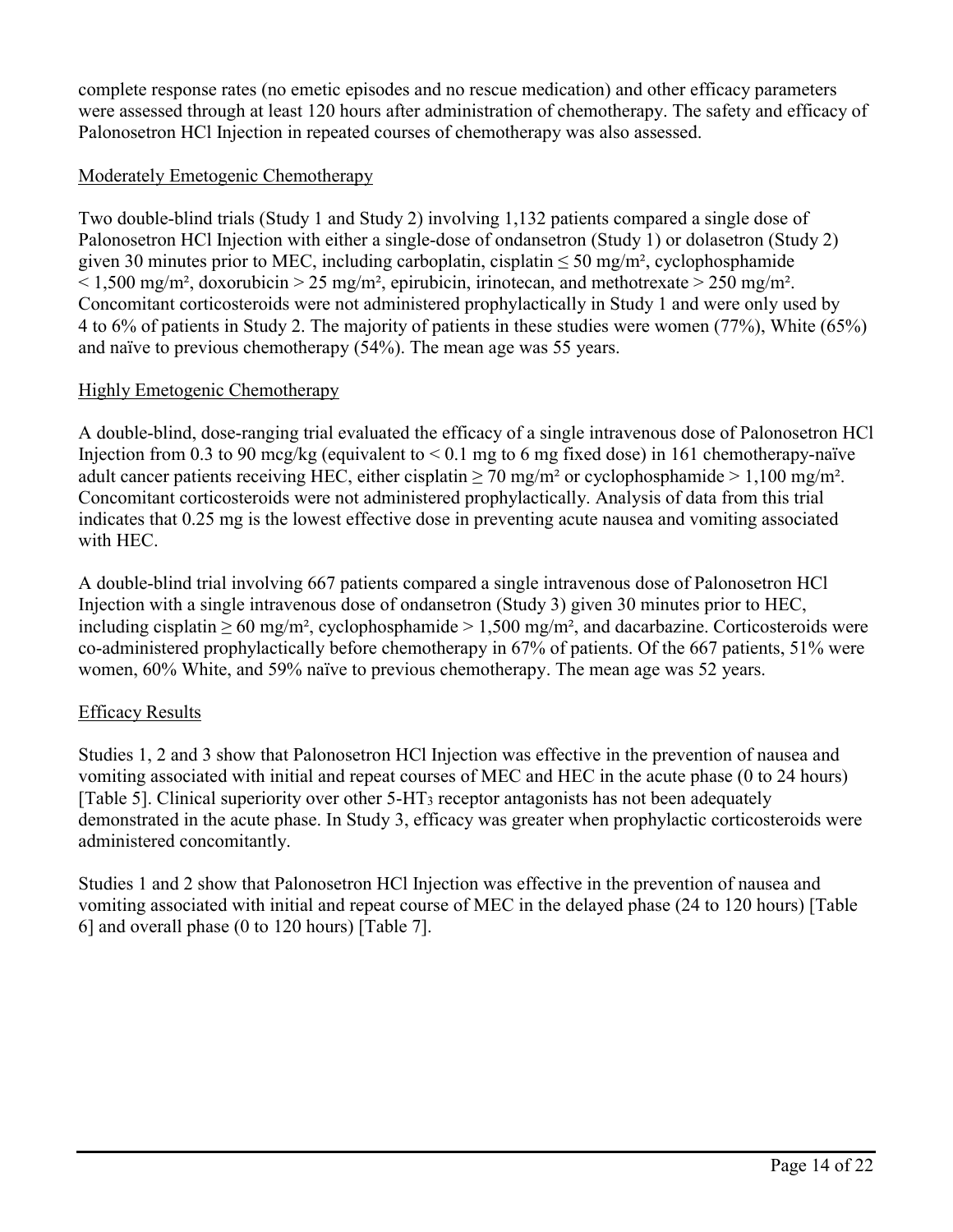| Table 5: Prevention of Acute Nausea and Vomiting (0 to 24 Hours) in Adults with Nausea and |
|--------------------------------------------------------------------------------------------|
| Vomiting Associated with MEC or HEC in Studies 1, 2 and 3: Complete Response Rates         |

| <b>Chemotherapy</b> | <b>Study</b>   | <b>Treatment Group</b>                                   | $N^a$ | $%$ with<br><b>Response</b> |           | 97.5% Confidence<br>Complete p-value <sup>b</sup> Interval Palonosetron HCl<br><b>Injection minus</b> |
|---------------------|----------------|----------------------------------------------------------|-------|-----------------------------|-----------|-------------------------------------------------------------------------------------------------------|
|                     | L              | Palonosetron HCl<br>Injection $0.25$ mg<br>intravenously | 189   | 81                          | 0.009     | Comparator <sup>c</sup><br>$[2\%, 23\%]$                                                              |
| Moderately          |                | Ondansetron 32 mg<br>intravenously                       | 185   | 69                          |           |                                                                                                       |
| Emetogenic          | $\overline{2}$ | Palonosetron HCl<br>Injection $0.25$ mg<br>intravenously | 189   | 63                          | <b>NS</b> | $[-2\%, 22\%]$                                                                                        |
|                     |                | Dolasetron 100 mg<br>intravenously                       | 191   | 53                          |           |                                                                                                       |
| <b>Highly</b>       | $\overline{3}$ | Palonosetron HCl<br>Injection $0.25$ mg<br>intravenously | 223   | 59                          | <b>NS</b> | $[-9\%, 13\%]$<br>10 15 20 25 30 35                                                                   |
| Emetogenic          |                | Ondansetron 32 mg<br>intravenously                       | 221   | 57                          |           | Difference in Complete Response Rates                                                                 |

a Intent-to-treat cohort

<sup>b</sup> 2-sided Fisher's exact test. Significance level at  $\alpha$ =0.025.

<sup>c</sup> These studies were designed to show non-inferiority. A lower bound greater than -15% demonstrates non-inferiority between Palonosetron HCl injection and comparator.

| Table 6: Prevention of Delayed Nausea and Vomiting (24 to 120 Hours) Associated with MEC in |
|---------------------------------------------------------------------------------------------|
| <b>Adults in Studies 1 and 2: Complete Response Rates</b>                                   |

| Chemotherapy             | <b>Study</b> | <b>Treatment</b><br>Group                                       | $N^a$ | $%$ with<br>Complete<br><b>Response</b> | p-value <sup>b</sup> | 97.5% Confidence Interval<br><b>Palonosetron HCl Injection</b><br>minus Comparator <sup>c</sup> |  |
|--------------------------|--------------|-----------------------------------------------------------------|-------|-----------------------------------------|----------------------|-------------------------------------------------------------------------------------------------|--|
| Moderately<br>Emetogenic |              | Palonosetron HCl<br>189<br>Injection $0.25$ mg<br>intravenously |       | 74                                      | < 0.001              |                                                                                                 |  |
|                          |              | Ondansetron<br>$32 \text{ mg}$<br>intravenously d               | 185   | 55                                      |                      | $[8\%, 30\%]$                                                                                   |  |
|                          | 2            | Palonosetron HCl<br>Injection $0.25$ mg<br>intravenously        | 189   | 54                                      | 0.004                | $[3\%, 27\%]$                                                                                   |  |
|                          |              | Dolasetron<br>$100 \text{ mg}$<br>intravenously                 | 191   | 39                                      |                      | 10 15 20 25 30 35<br>$\Omega$<br><b>Difference in Complete Response Rates</b>                   |  |

a Intent-to-treat cohort

<sup>b</sup> 2-sided Fisher's exact test. Significance level at  $\alpha$ =0.025.

 $\epsilon$  These studies were designed to show non-inferiority. A lower bound greater than  $-15\%$  demonstrates non-inferiority between Palonosetron HCl injection and comparator.

<sup>d</sup> Ondansetron 32 mg intravenous was used in the clinical trial. Although this dose was used in the trial, it is no longer the currently recommended dose. Refer to the ondansetron prescribing information for the current recommended dose.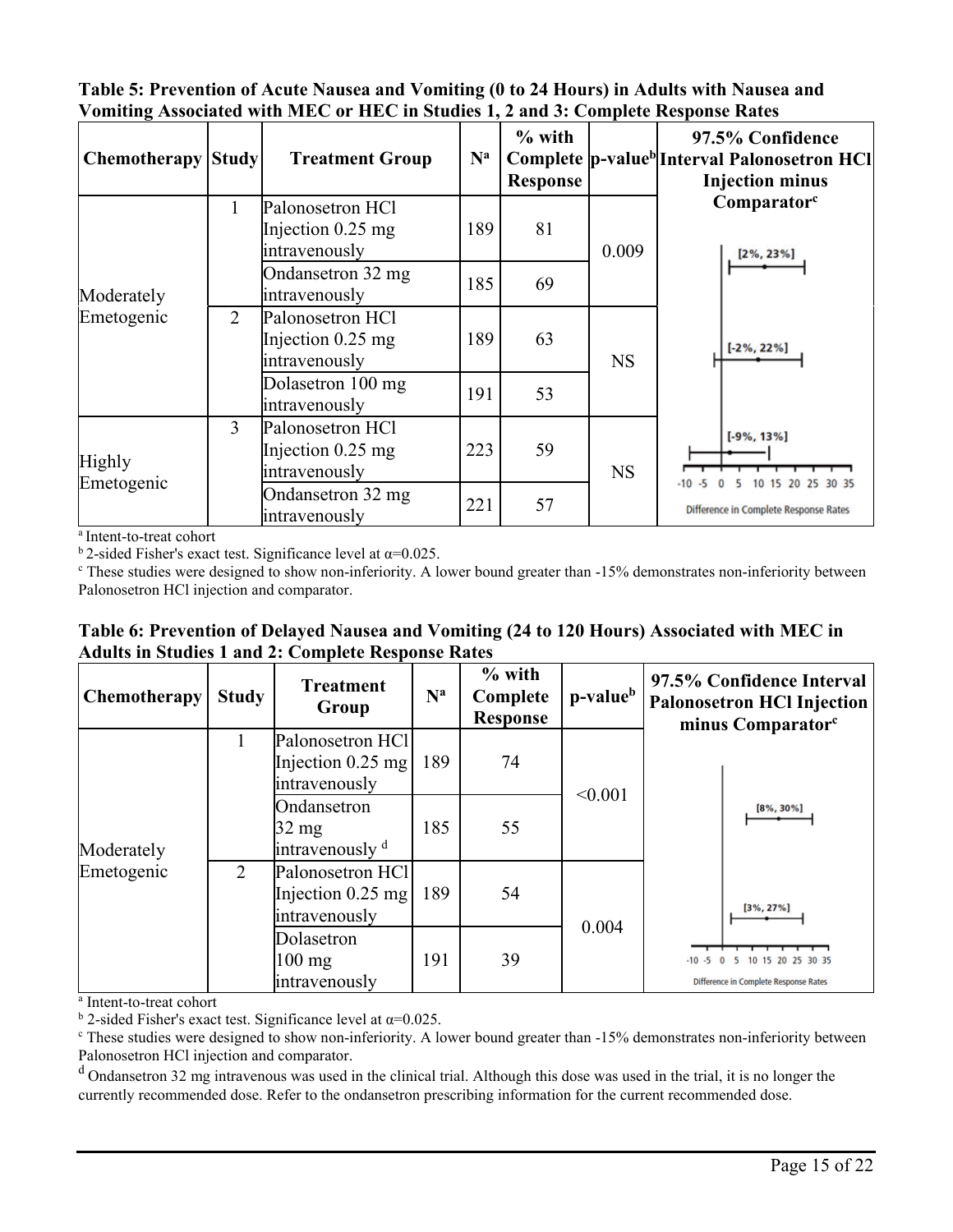**Table 7: Prevention of Overall Nausea and Vomiting (0 to 120 Hours) Associated with MEC in Adults in Studies 1 and 2: Complete Response Rates**

| <b>Chemotherapy</b> | <b>Study</b>   | Treatment<br>Group                                           | $\mathbf{N}^{\mathbf{a}}$ | $%$ with<br>Complete<br><b>Response</b> | p-<br>valueb | 97.5% Confidence Interval<br><b>Palonosetron HCl Injection</b><br>minus Comparator <sup>c</sup> |
|---------------------|----------------|--------------------------------------------------------------|---------------------------|-----------------------------------------|--------------|-------------------------------------------------------------------------------------------------|
|                     |                | Palonosetron HCl<br>Injection $0.25$ mg<br>intravenously     | 189                       | 69                                      | < 0.001      | $[7\%, 31\%]$                                                                                   |
| Moderately          |                | Ondansetron<br>$32 \text{ mg}$<br>intravenously <sup>d</sup> | 185                       | 50                                      |              |                                                                                                 |
| Emetogenic          | $\overline{2}$ | Palonosetron HCl<br>Injection $0.25$ mg<br>intravenously     | 189                       | 46                                      | 0.021        | $[0\%, 24\%]$                                                                                   |
|                     |                | Dolasetron<br>$100 \text{ mg}$<br>intravenously              | 191                       | 34                                      |              | $-10 - 5$<br>30 35<br>Difference in Complete Response Rates                                     |

a Intent-to-treat cohort

<sup>b</sup> 2-sided Fisher's exact test. Significance level at  $\alpha$ =0.025.

<sup>c</sup> These studies were designed to show non-inferiority. A lower bound greater than -15% demonstrates non-inferiority between Palonosetron HCl Injection and comparator.

<sup>d</sup> Ondansetron 32 mg intravenously was used in the clinical trial. Although this dose was used in the trial, it is no longer the currently recommended dose. Refer to the ondansetron prescribing information for the current recommended dose.

# **14.2 Prevention of Nausea and Vomiting Associated with Emetogenic Chemotherapy, Including HEC in Pediatric Patients**

One double-blind, active-controlled clinical trial was conducted in pediatric cancer patients. The total population ( $N = 327$ ) had a mean age of 8.3 years (range 2 months to 16.9 years) and were 53% male; and 96% white. Patients were randomized and received a 20 mcg/kg (maximum 1.5 mg) intravenous infusion of Palonosetron HCl Injection 30 minutes prior to the start of emetogenic chemotherapy (followed by placebo infusions 4 and 8 hours after the dose of palonosetron injection) or 0.15 mg/kg of intravenous ondansetron 30 minutes prior to the start of emetogenic chemotherapy (followed by ondansetron 0.15 mg/kg infusions 4 and 8 hours after the first dose of ondansetron, with a maximum total dose of 32 mg). Emetogenic chemotherapies administered included doxorubicin, cyclophosphamide  $(\leq 1,500 \text{ mg/m}^2)$ , ifosfamide, cisplatin, dactinomycin, carboplatin, and daunorubicin. Adjuvant corticosteroids, including dexamethasone, were administered with chemotherapy in 55% of patients.

Complete Response in the acute phase of the first cycle of chemotherapy was defined as no vomiting, no retching, and no rescue medication in the first 24 hours after starting chemotherapy. Efficacy was based on demonstrating non-inferiority of intravenous Palonosetron HCl Injection compared to intravenous ondansetron. Non-inferiority criteria were met if the lower bound of the 97.5% confidence interval for the difference in Complete Response rates of intravenous Palonosetron HCl Injection minus intravenous ondansetron was larger than -15%. The non-inferiority margin was 15%.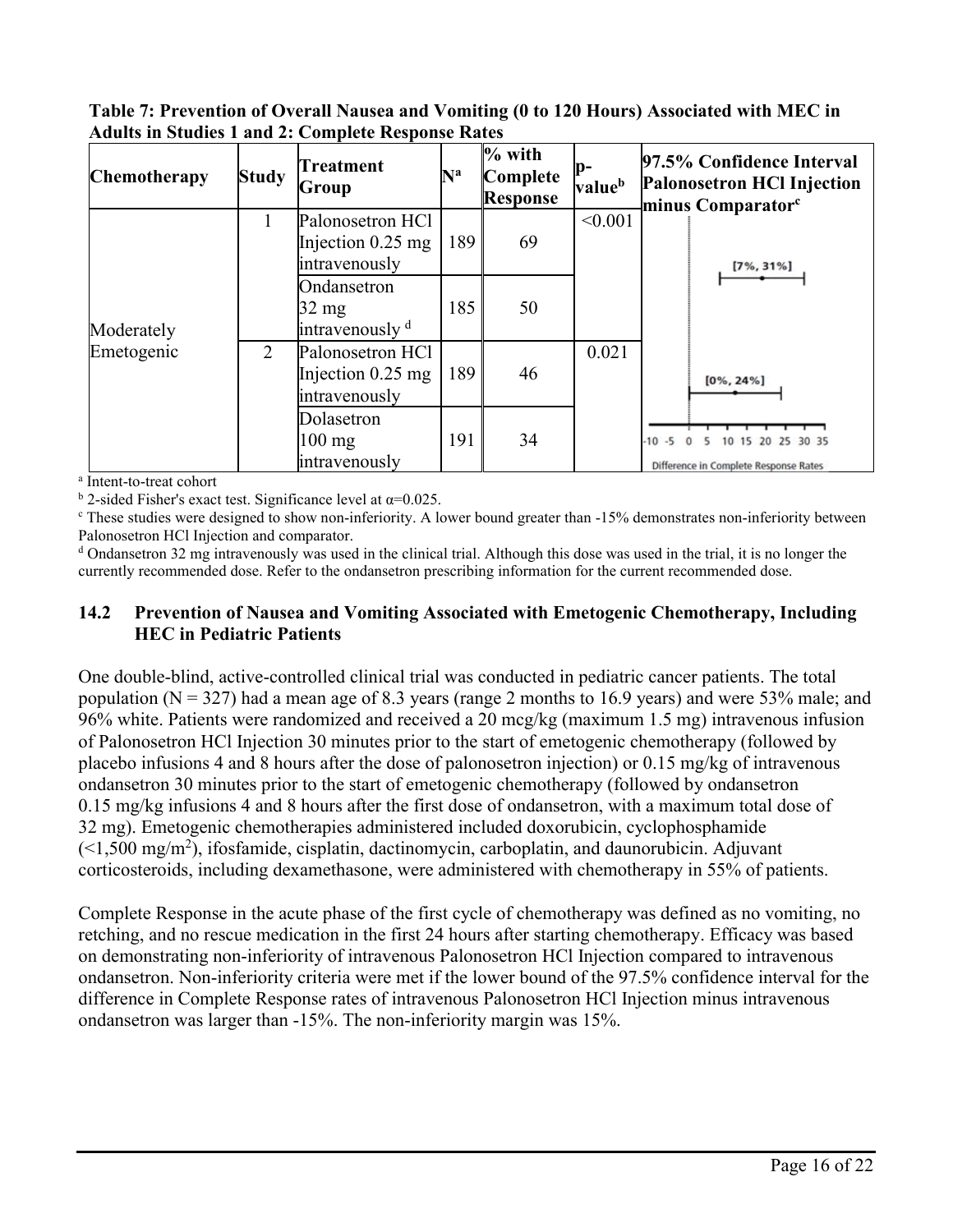# Efficacy Results

As shown in Table 8, intravenous Palonosetron HCl Injection 20 mcg/kg (maximum 1.5 mg) demonstrated non-inferiority to the active comparator during the 0 to 24-hour time interval.

### **Table 8: Prevention of Acute Nausea and Vomiting (0 to 24 Hours) Associated with Emetogenic Chemotherapy in Pediatric Patients: Complete Response Rates**

| Palonosetron HCl injection | Ondansetron                | Difference [97.5% Confidence]                      |
|----------------------------|----------------------------|----------------------------------------------------|
| $20 \text{~mg/kg}$         | $0.15 \text{ mg/kg}$ for 3 | Interval <sup>a</sup> : Palonosetron HCl injection |
| intravenously              | Intravenous doses          | minus intravenous Ondansetron                      |
| $(N=165)$                  | $(N=162)$                  | Comparator                                         |
| 59.4%                      | 58.6%                      | $0.36\%$ [-11.7%, 12.4%]                           |

<sup>a</sup> To adjust for multiplicity of treatment groups, a lower-bound of a 97.5% confidence interval was used to compare to -15%, the negative value of the non-inferiority margin.

In patients that received Palonosetron HCl Injection at a lower dose than the recommended dose of 20 mcg/kg, non-inferiority criteria were not met.

### **14.3 Prevention of Postoperative Nausea and Vomiting in Adults**

In a multicenter, randomized, stratified, double-blind, parallel-group, clinical trial, Palonosetron HCl Injection was compared to placebo for PONV in 546 patients undergoing abdominal and gynecological surgery. All patients received general anesthesia. The trial was conducted predominantly in the US in the out-patient setting for patients undergoing elective gynecologic or abdominal laparoscopic surgery and stratified at randomization for the following risk factors: gender, non-smoking status, history of PONV and/or motion sickness.

Patients were randomized to receive a single dose of Palonosetron HCl Injection 0.025 mg, 0.050 mg or 0.075 mg or placebo, each given intravenously immediately prior to induction of anesthesia. Antiemetic activity of palonosetron was evaluated during the 0 to 72-hour time period after surgery.

Of the 138 patients treated with palonosetron injection 0.075 mg and evaluated for efficacy, 96% were women; 66% had a history of PONV or motion sickness; 85% were non-smokers. As for race, 63% were White, 20% were Black, 15% were Hispanic, and 1% were Asian. The age of patients ranged from 21 to 74 years, with a mean age of 38 years. Three patients were greater than 65 years of age.

Co-primary efficacy measures were Complete Response (CR) defined as no emetic episode and no use of rescue medication in 0 to 24 hours and 24 to 72 hours postoperatively.

Secondary efficacy endpoints included:

- Complete Response (CR) 0 to 48 hours and 0 to 72 hours
- Complete Control (CC) defined as CR and no more than mild nausea
- Severity of nausea (none, mild, moderate, severe)

The primary hypothesis was that at least one of the three palonosetron doses were superior to placebo.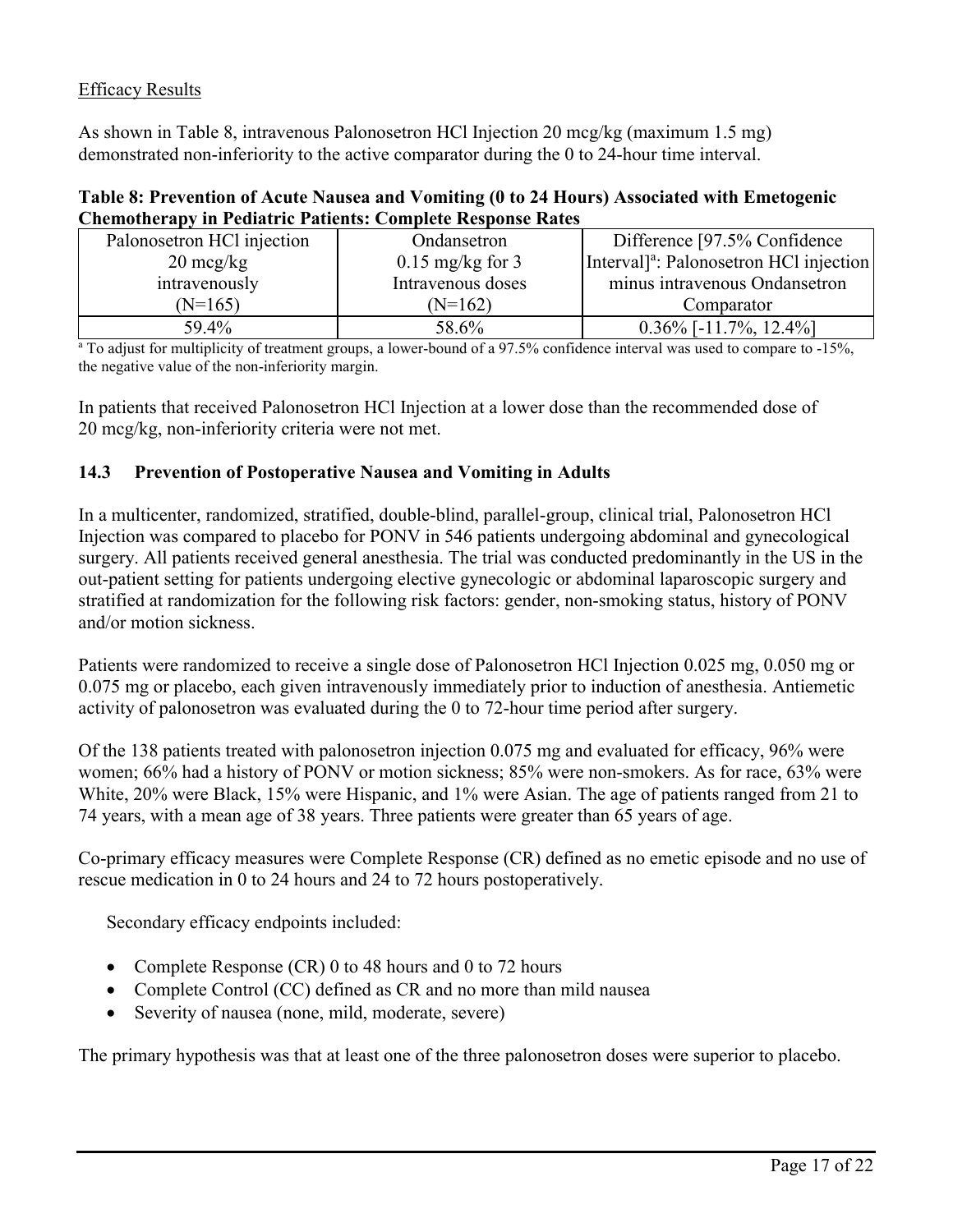Complete Response Rates for palonosetron injection 0.075 mg and placebo in this trial are described in Table 9.

| <b>Treatment</b>                                                | $n/N$ (%)                                      | <b>Palonosetron injection vs</b><br><b>Placebo</b> |                      |  |
|-----------------------------------------------------------------|------------------------------------------------|----------------------------------------------------|----------------------|--|
|                                                                 |                                                |                                                    | p-value <sup>a</sup> |  |
|                                                                 | <b>Co-primary Endpoints</b>                    |                                                    |                      |  |
|                                                                 | <b>Complete Response Rate (0 to 24 hours)</b>  |                                                    |                      |  |
| Palonosetron HCl injection<br>$ 0.075 \text{ mg}$ intravenously | 59/138 (42.8%)                                 | 16.8%                                              |                      |  |
| <b>Placebo</b>                                                  | 35/135 (25.9%)                                 |                                                    |                      |  |
|                                                                 | <b>Complete Response Rate (24 to 72 hours)</b> |                                                    |                      |  |
| Palonosetron HCl injection<br>$ 0.075 \text{ mg}$ intravenously | 67/138(48.6%)                                  | 7.8%                                               | 0.188                |  |
| <b>Placebo</b>                                                  | 55/135 (40.7%)                                 |                                                    |                      |  |

**Table 9: Prevention of Postoperative Nausea and Vomiting in Adults: Complete Response Rates**

<sup>a</sup> To reach statistical significance for each co-primary endpoint, the required significance limit for the lowest p-value was p<0.017.

Δ Difference (%): palonosetron 0.075 mg minus placebo

Palonosetron HCl Injection as a single dose of 0.075 mg reduced the severity of nausea compared to placebo. Analyses of other secondary endpoints indicate that Palonosetron HCl Injection 0.075 mg was numerically better than placebo, however, statistical significance was not formally demonstrated.

A randomized, double-blind, multicenter, placebo-controlled, dose ranging study was performed to evaluate Palonosetron HCl Injection for PONV following abdominal or vaginal hysterectomy. Five intravenous doses (0.1, 0.3, 1.0, 3.0 and 30 mcg/kg) were evaluated in a total of 381 intent-to-treat patients. The primary efficacy measure was the proportion of patients with CR in the first 24 hours after recovery from surgery. The lowest effective dose was Palonosetron HCl Injection 1 mcg/kg (approximately  $0.075$  mg) which had a CR rate of 44% versus 19% for placebo,  $p=0.004$  and significantly reduced the severity of nausea versus placebo,  $p=0.009$ .

# **16 HOW SUPPLIED/STORAGE AND HANDLING**

Palonosetron HCl Injection is available as follows:

| <b>Unit of Sale</b>          | Concentration                     |
|------------------------------|-----------------------------------|
| NDC 0409-2503-10             | $0.075 \text{ mg}/1.5 \text{ mL}$ |
| Carton of 1 Single-dose Vial | $(0.05 \text{ mg/mL})$            |
| NDC 0409-2504-10             | $0.25 \text{ mg}/5 \text{ mL}$    |
| Carton of 1 Single-dose Vial | $(0.05 \text{ mg/mL})$            |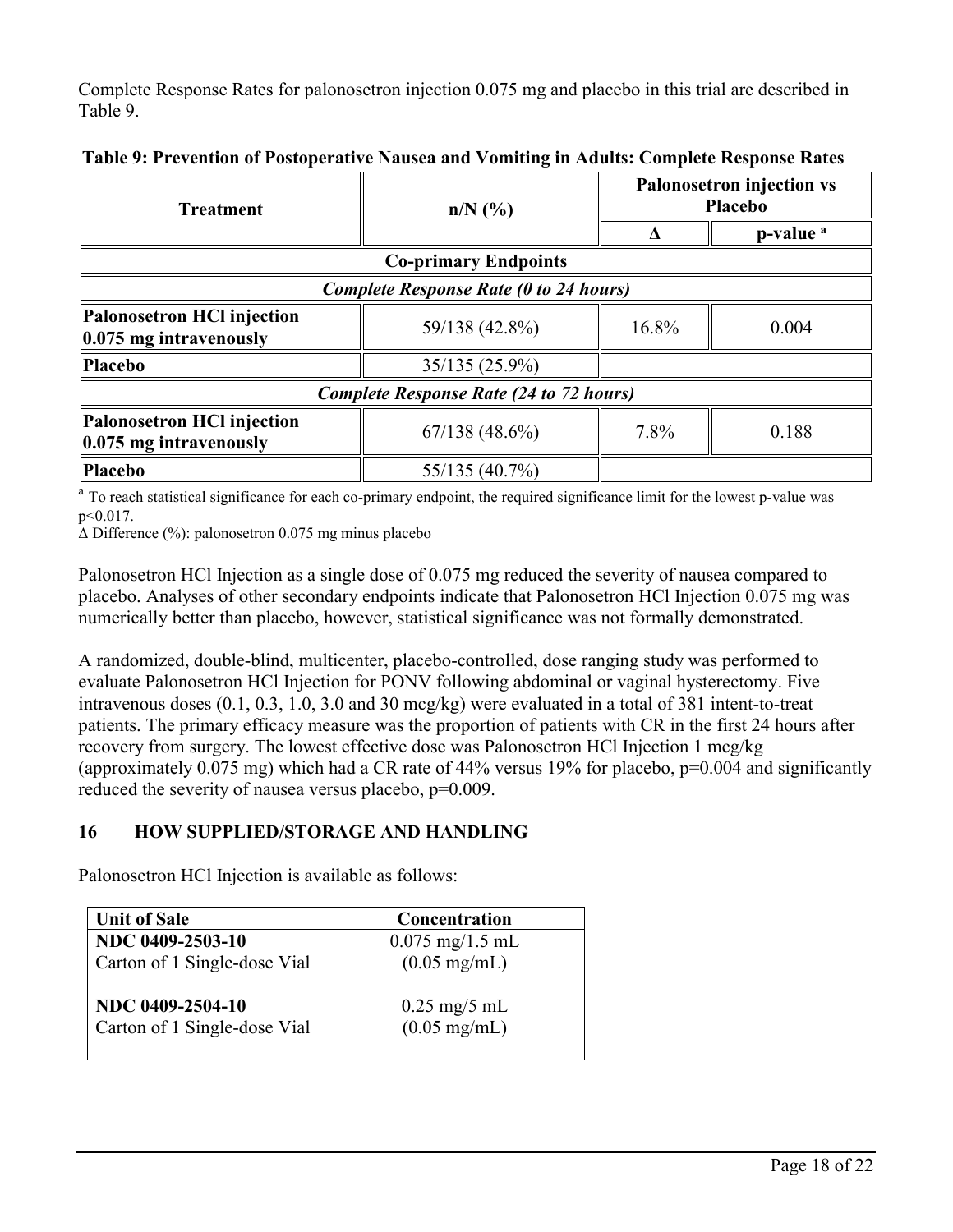# **Storage**

- Store at controlled temperature of 20 to 25 $\rm{^{\circ}C}$  (68 to 77 $\rm{^{\circ}F}$ ). Excursions permitted to 15 to 30 $\rm{^{\circ}C}$ (59 to 86°F).
- Protect from freezing.
- Protect from light.

# **17 PATIENT COUNSELING INFORMATION**

Advise the patient or caregiver to read the FDA-approved patient labeling (Patient Information).

# Hypersensitivity Reactions

Advise patients that hypersensitivity reactions, including anaphylaxis and anaphylactic shock, have been reported in patients with or without known hypersensitivity to other 5-HT<sub>3</sub> receptor antagonists. Advise patients to seek immediate medical attention if any signs or symptoms of a hypersensitivity reaction occur with administration of Palonosetron HCl Injection *[see Warnings and Precautions (5.1)]*.

### Serotonin Syndrome

Advise patients of the possibility of serotonin syndrome, especially with concomitant use of Palonosetron HCl Injection and another serotonergic agent such as medications to treat depression and migraines. Advise patients to seek immediate medical attention if the following symptoms occur: changes in mental status, autonomic instability, neuromuscular symptoms with or without gastrointestinal symptoms *[see Warnings and Precautions (5.2)]*.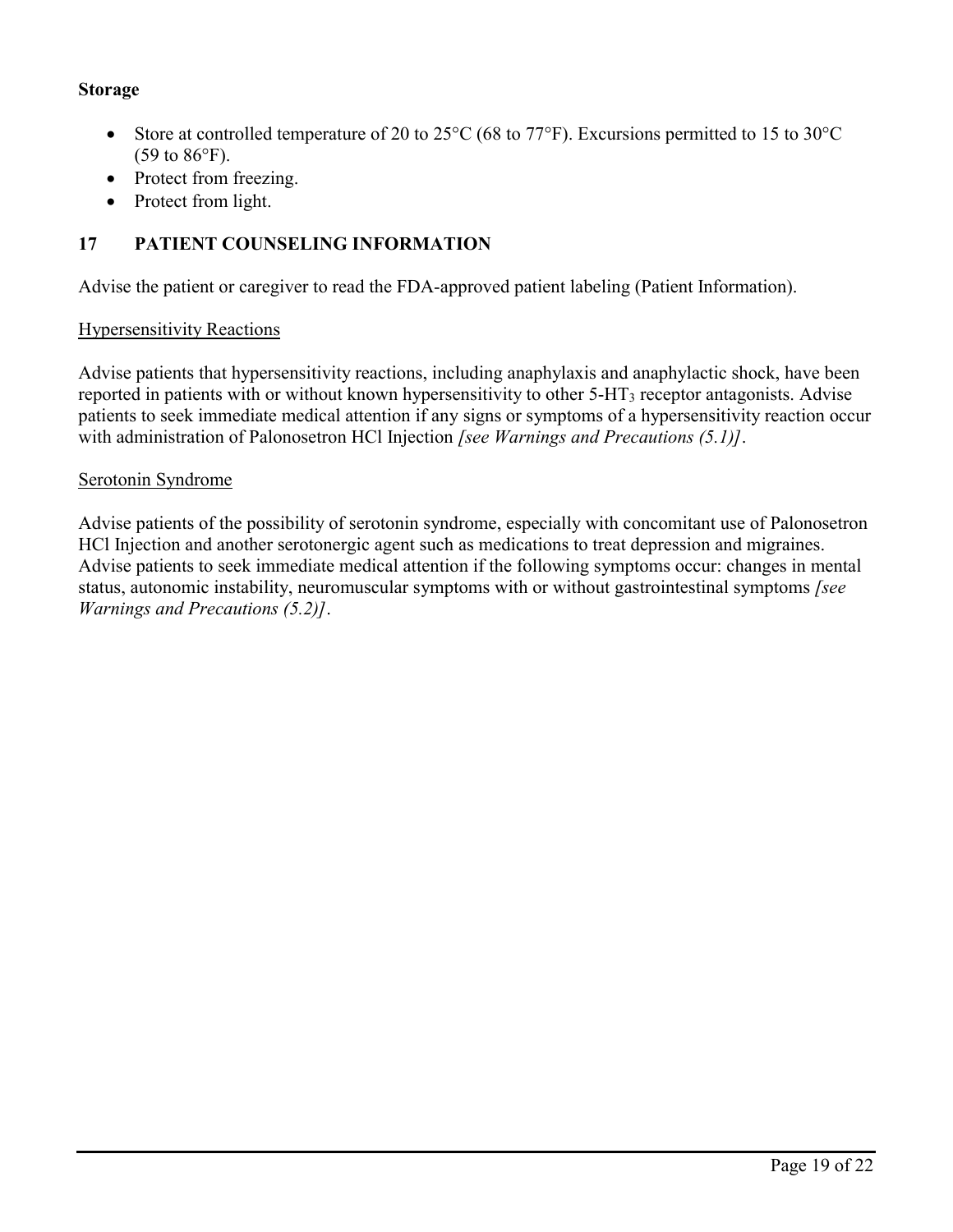### **PATIENT INFORMATION Palonosetron HCl (PAL-oh-NOE-se-tron HYE-droe-KLOR-ide) injection, for intravenous use**

Read this Patient Information before you receive Palonosetron HCl Injection and each time you receive Palonosetron HCl Injection. There may be new information. This information does not take the place of talking with your doctor about your medical condition or your treatment.

# **What is Palonosetron HCl Injection?**

Palonosetron HCl Injection is a prescription medicine called an "antiemetic." Palonosetron HCl Injection is used in adults to help prevent the nausea and vomiting that happens:

- right away or later with certain anti-cancer medicines (chemotherapy)
- up to 24 hours while recovering from anesthesia after surgery

Palonosetron HCl Injection is used in children 1 month old to less than 17 years of age to help prevent the nausea and vomiting that happens right away with certain anti-cancer medicines (chemotherapy).

- It is not known if Palonosetron HCl Injection is safe and effective in children less than 1 month old to help prevent nausea and vomiting after chemotherapy.
- It is not known if Palonosetron HCl Injection is safe and effective in children for the prevention of nausea and vomiting while recovering from anesthesia after surgery.

# **Who should not receive Palonosetron HCl Injection?**

Do not receive Palonosetron HCl Injection if you are allergic to palonosetron hydrochloride or any of the ingredients in Palonosetron HCl Injection. See the end of this leaflet for a complete list of ingredients in Palonosetron HCl Injection.

# **What should I tell my doctor before receiving Palonosetron HCl Injection?**

# **Before receiving Palonosetron HCl Injection, tell your doctor about all of your medical conditions, including if you:**

- have had an allergic reaction to another medicine for nausea or vomiting
- are pregnant or plan to become pregnant. It is not known if Palonosetron HCl Injection will harm your unborn baby.
- are breastfeeding or plan to breastfeed. It is not known if Palonosetron HCl Injection passes into your breast milk or if it will affect your baby or your breast milk. Talk to your doctor about the best way to feed your baby if you will receive Palonosetron HCl Injection.

**Tell your doctor about all of the medicines you take,** including prescription and over-the-counter medicines, vitamins and herbal supplements.

Palonosetron HCl Injection and certain other medicines can affect each other, causing serious side effects.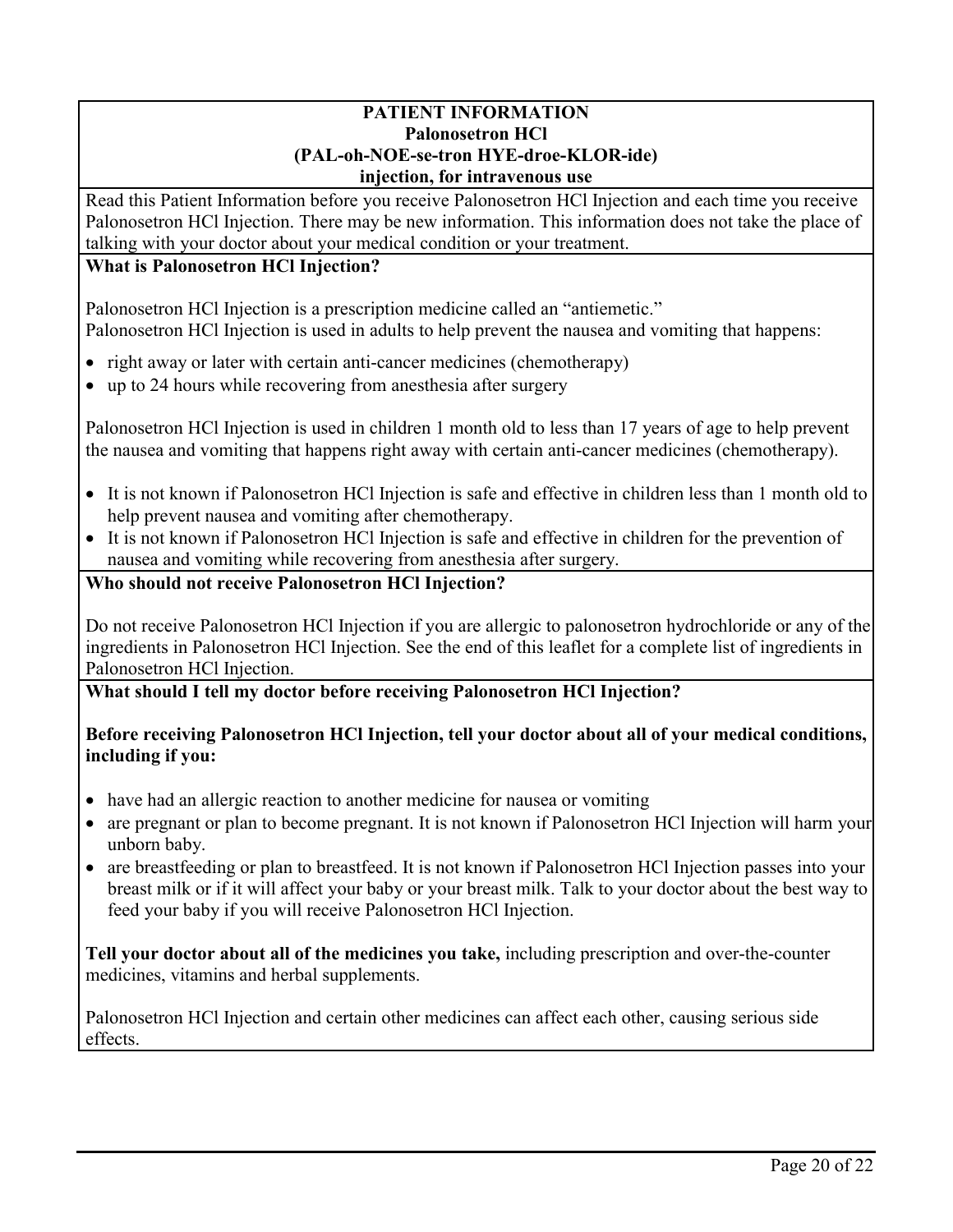# **How will I receive Palonosetron HCl Injection?**

- Palonosetron HCl Injection will be given to you in your vein by intravenous (I.V.) injection.
- Palonosetron HCl Injection is usually given about 30 minutes before you receive your anti-cancer medicine (chemotherapy) or right before anesthesia for surgery.

**What are the possible side effects of Palonosetron HCl Injection?** 

### **Palonosetron HCl Injection may cause serious side effects, including:**

- **Serious allergic reactions**, such as anaphylaxis. Get emergency medical help right away if you get any of the following symptoms.
	- hives swollen face breathing trouble chest pain
- **Serotonin Syndrome.** A possible life threatening problem called serotonin syndrome can happen with medicines called 5-HT<sub>3</sub> receptor antagonists, including Palonosetron HCl Injection, especially when used with medicines used to treat depression and migraine headaches called serotonin reuptake inhibitors (SSRIs), serotonin and norepinephrine reuptake inhibitors (SNRIs), monoamine oxidase inhibitors (MAOIs) and certain other medicines. Tell your doctor or nurse right away if you have any of the following symptoms of serotonin syndrome:
- agitation, seeing things that are not there (hallucinations), confusion, or coma ○ dizziness, sweating, flushing, or fever
- fast heartbeat or unusual and frequent changes in your blood pressure
- tremors, stiff muscles, muscle twitching, overactive reflexes, or loss of coordination ○ nausea, vomiting, or diarrhea

○ seizures

**The most common side effects in adults** who receive Palonosetron HCl Injection to help prevent nausea and vomiting that happens with **certain anti-cancer medicine (chemotherapy)** include: headache and constipation.

**The most common side effects in adults** who receive Palonosetron HCl Injection to help prevent nausea and vomiting that happens while **recovering from anesthesia** after surgery include: serious or life-threatening heart rhythm changes (QT prolongation), slow heartbeat, headache, and constipation.

These are not all the possible side effects from Palonosetron HCl Injection.

Call your doctor for medical advice about side effects. You may report side effects to FDA at 1-800- FDA-1088.

**General information about the safe and effective use of Palonosetron HCl Injection Medicines are sometimes prescribed for purposes other than those listed in a Patient Information leaflet.** You can ask your doctor or pharmacist for information about Palonosetron HCl Injection that is written for health professionals.

**What are the ingredients in Palonosetron HCl Injection?**

**Active ingredient:** palonosetron hydrochloride **Inactive ingredients:** mannitol, disodium edetate, and citrate buffer in water

This Patient Information has been approved by the U.S. Food and Drug Administration Revised: 04/2021